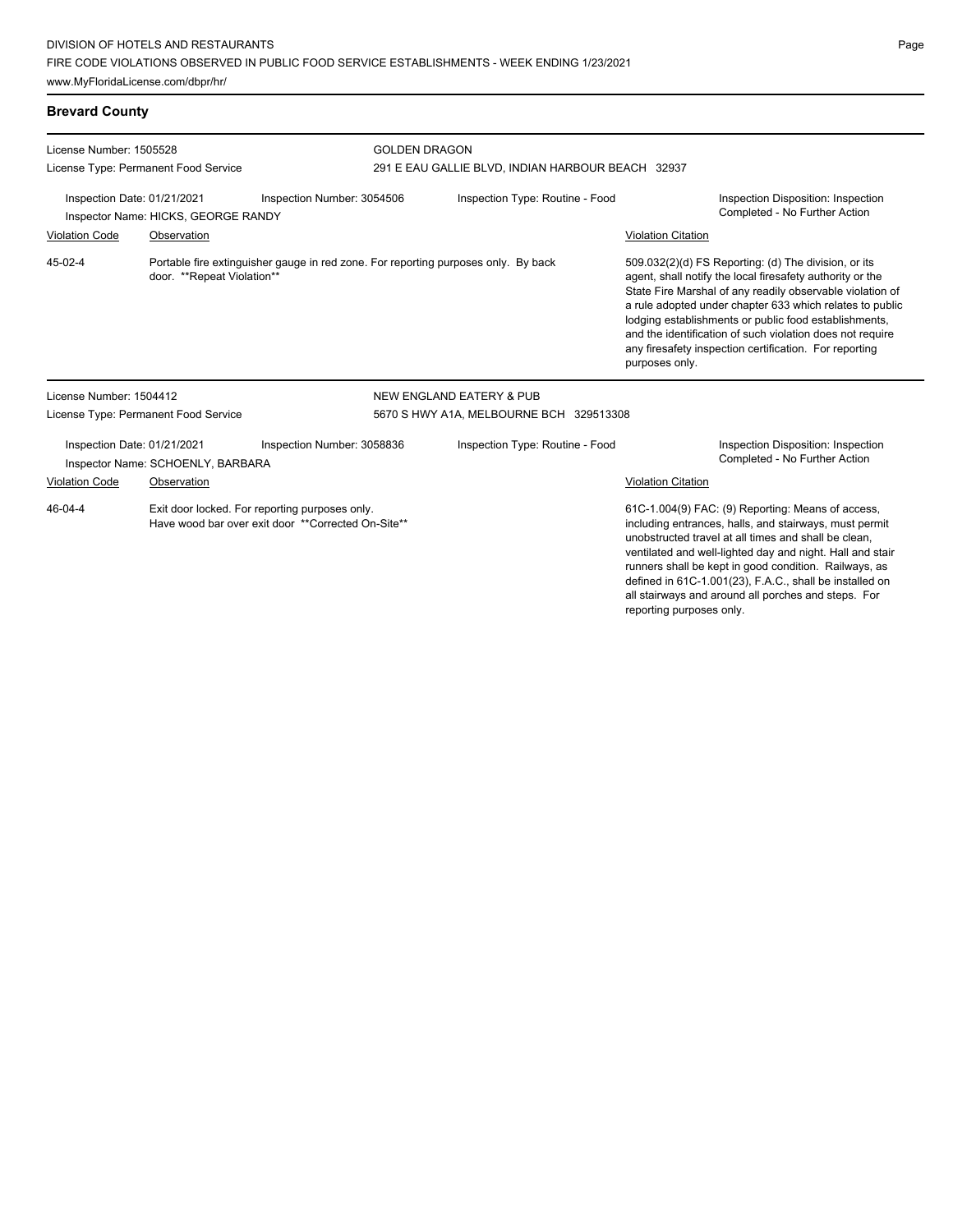### **Broward County**

| License Number: 1625123                                                                                                                                                                         |                                      |                                                                                                                                      | MBS CARIBBEAN RESTAURANT AND BAKERY INC                                                                                                                                                                                                                                                                                                                                                                                                |                                                                                                                                                                                                                                                                                                                                                                                                                                              |  |
|-------------------------------------------------------------------------------------------------------------------------------------------------------------------------------------------------|--------------------------------------|--------------------------------------------------------------------------------------------------------------------------------------|----------------------------------------------------------------------------------------------------------------------------------------------------------------------------------------------------------------------------------------------------------------------------------------------------------------------------------------------------------------------------------------------------------------------------------------|----------------------------------------------------------------------------------------------------------------------------------------------------------------------------------------------------------------------------------------------------------------------------------------------------------------------------------------------------------------------------------------------------------------------------------------------|--|
|                                                                                                                                                                                                 | License Type: Permanent Food Service |                                                                                                                                      | 1825 E SAMPLE RD, POMPANO BEACH 33064                                                                                                                                                                                                                                                                                                                                                                                                  |                                                                                                                                                                                                                                                                                                                                                                                                                                              |  |
| Inspection Date: 01/20/2021                                                                                                                                                                     | Inspector Name: GRAY, ANTHONY        | Inspection Type: Routine - Food<br>Inspection Number: 3062582                                                                        |                                                                                                                                                                                                                                                                                                                                                                                                                                        | Inspection Disposition: Inspection<br>Completed - No Further Action                                                                                                                                                                                                                                                                                                                                                                          |  |
| <b>Violation Code</b>                                                                                                                                                                           | Observation                          |                                                                                                                                      |                                                                                                                                                                                                                                                                                                                                                                                                                                        | <b>Violation Citation</b>                                                                                                                                                                                                                                                                                                                                                                                                                    |  |
| 48-04-4                                                                                                                                                                                         |                                      | Propane tank (larger than 2.7 lb. water capacity/1 lb. gas capacity) located inside<br>of the building. For reporting purposes only. |                                                                                                                                                                                                                                                                                                                                                                                                                                        | 509.032(2)(d) FS Reporting: (d) The division, or its<br>agent, shall notify the local firesafety authority or the<br>State Fire Marshal of any readily observable violation of<br>a rule adopted under chapter 633 which relates to public<br>lodging establishments or public food establishments,<br>and the identification of such violation does not require<br>any firesafety inspection certification. For reporting<br>purposes only. |  |
| License Number: 1619983                                                                                                                                                                         |                                      | <b>DUNKIN DONUTS</b>                                                                                                                 |                                                                                                                                                                                                                                                                                                                                                                                                                                        |                                                                                                                                                                                                                                                                                                                                                                                                                                              |  |
|                                                                                                                                                                                                 | License Type: Permanent Food Service |                                                                                                                                      | 399 S SR 7, MARGATE 33068                                                                                                                                                                                                                                                                                                                                                                                                              |                                                                                                                                                                                                                                                                                                                                                                                                                                              |  |
| Inspection Date: 01/21/2021<br>Inspector Name: ROGERS, VERNEL                                                                                                                                   |                                      | Inspection Number: 3067961                                                                                                           | Inspection Type: Routine - Food                                                                                                                                                                                                                                                                                                                                                                                                        | Inspection Disposition: Inspection<br>Completed - No Further Action                                                                                                                                                                                                                                                                                                                                                                          |  |
| <b>Violation Code</b>                                                                                                                                                                           | Observation                          |                                                                                                                                      |                                                                                                                                                                                                                                                                                                                                                                                                                                        | <b>Violation Citation</b>                                                                                                                                                                                                                                                                                                                                                                                                                    |  |
| $46 - 01 - 4$<br>Marked exit/path to marked exit blocked. For reporting purposes only. Main<br>kitchen rear exit door blocked by trash can and empty boxes.                                     |                                      |                                                                                                                                      | 61C-1.004(9) FAC: (9 Reporting: Means of access,<br>including entrances, halls, and stairways, must permit<br>unobstructed travel at all times and shall be clean,<br>ventilated and well-lighted day and night. Hall and stair<br>runners shall be kept in good condition. Railways, as<br>defined in 61C-1.001(23), F.A.C., shall be installed on<br>all stairways and around all porches and steps. For<br>reporting purposes only. |                                                                                                                                                                                                                                                                                                                                                                                                                                              |  |
| License Number: 1621797                                                                                                                                                                         |                                      |                                                                                                                                      | POLLO TROPICAL RESTAURANT #90                                                                                                                                                                                                                                                                                                                                                                                                          |                                                                                                                                                                                                                                                                                                                                                                                                                                              |  |
|                                                                                                                                                                                                 | License Type: Permanent Food Service |                                                                                                                                      | 5780 S UNIVERSITY DR BAY 1-101, DAVIE 33328                                                                                                                                                                                                                                                                                                                                                                                            |                                                                                                                                                                                                                                                                                                                                                                                                                                              |  |
| Inspection Date: 01/20/2021                                                                                                                                                                     | Inspector Name: SEWELL, SANGAY       | Inspection Number: 3036192                                                                                                           | Inspection Type: Routine - Food                                                                                                                                                                                                                                                                                                                                                                                                        | Inspection Disposition: Inspection<br>Completed - No Further Action                                                                                                                                                                                                                                                                                                                                                                          |  |
| <b>Violation Code</b>                                                                                                                                                                           | Observation                          |                                                                                                                                      |                                                                                                                                                                                                                                                                                                                                                                                                                                        | <b>Violation Citation</b>                                                                                                                                                                                                                                                                                                                                                                                                                    |  |
| $46 - 01 - 4$<br>Marked exit/path to marked exit blocked. For reporting purposes only.<br>Observed exit path blocked with black rolling garbage bin and rolling cart with<br>empty oil bottles. |                                      |                                                                                                                                      | 61C-1.004(9) FAC: (9 Reporting: Means of access,<br>including entrances, halls, and stairways, must permit<br>unobstructed travel at all times and shall be clean,<br>ventilated and well-lighted day and night. Hall and stair<br>runners shall be kept in good condition. Railways, as<br>defined in 61C-1.001(23), F.A.C., shall be installed on<br>all stairways and around all porches and steps. For<br>reporting purposes only. |                                                                                                                                                                                                                                                                                                                                                                                                                                              |  |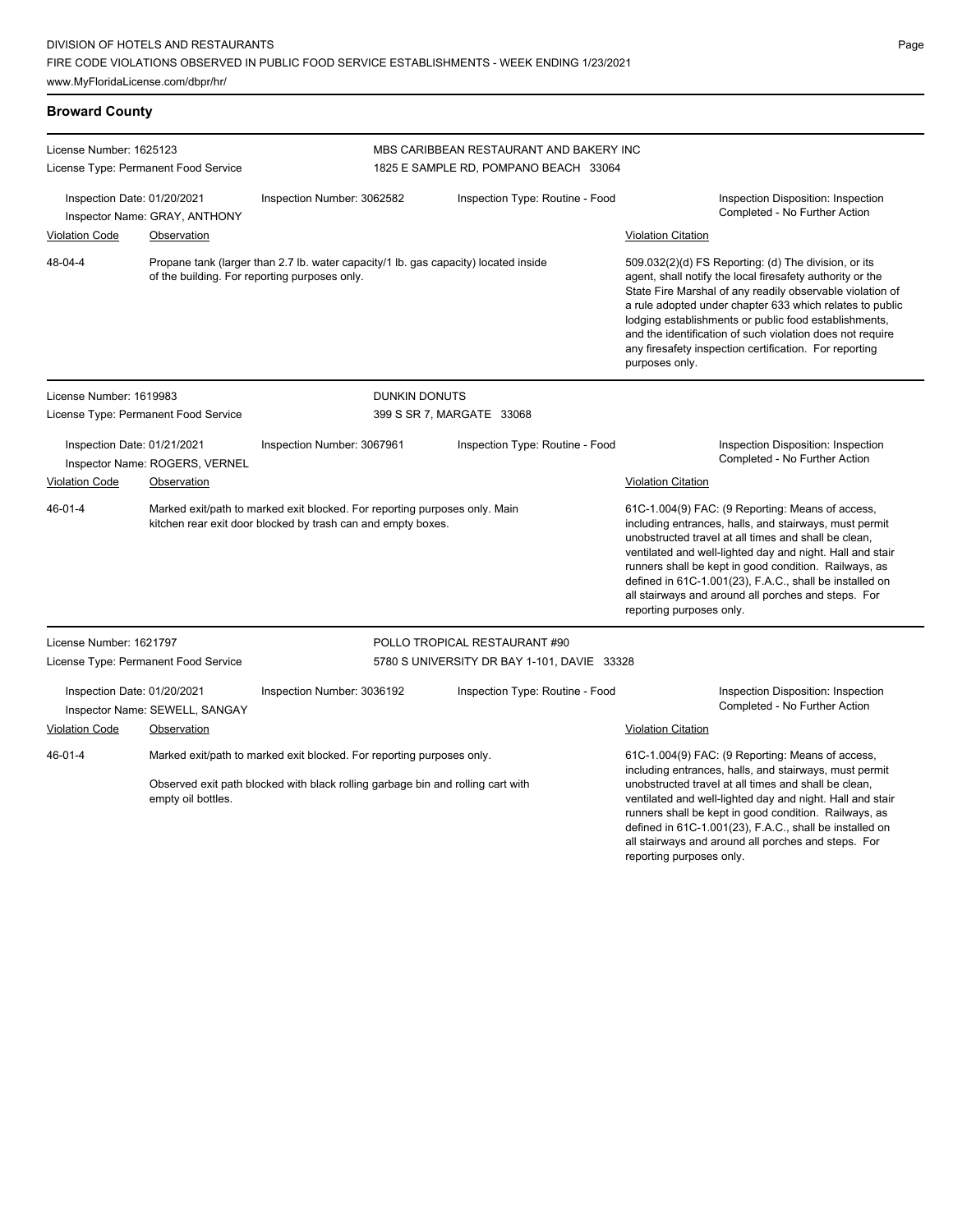## **Clay County**

| License Number: 2001376                                                                                                                          |                              | <b>WINGSTOP</b>            |                                              |                           |                                                                                                                                                                                                                                                                                                                                                                  |
|--------------------------------------------------------------------------------------------------------------------------------------------------|------------------------------|----------------------------|----------------------------------------------|---------------------------|------------------------------------------------------------------------------------------------------------------------------------------------------------------------------------------------------------------------------------------------------------------------------------------------------------------------------------------------------------------|
| License Type: Permanent Food Service                                                                                                             |                              |                            | 410 BLANDING BLVD UNIT 15, ORANGE PARK 32073 |                           |                                                                                                                                                                                                                                                                                                                                                                  |
| Inspection Date: 01/21/2021                                                                                                                      | Inspector Name: BIAVA, GRANT | Inspection Number: 3059198 | Inspection Type: Routine - Food              |                           | Inspection Disposition: Inspection<br>Completed - No Further Action                                                                                                                                                                                                                                                                                              |
| <b>Violation Code</b>                                                                                                                            | Observation                  |                            |                                              | <b>Violation Citation</b> |                                                                                                                                                                                                                                                                                                                                                                  |
| Portable fire extinguisher gauge in red zone. For reporting purposes only.<br>$45-02-4$<br>Fire extinguisher by back door to kitchen in red zone |                              |                            |                                              |                           | 509.032(2)(d) FS Reporting: (d) The division, or its<br>agent, shall notify the local firesafety authority or the<br>State Fire Marshal of any readily observable violation of<br>a rule adopted under chapter 633 which relates to public<br>lodging establishments or public food establishments.<br>and the identification of such violation does not require |

any firesafety inspection certification. For reporting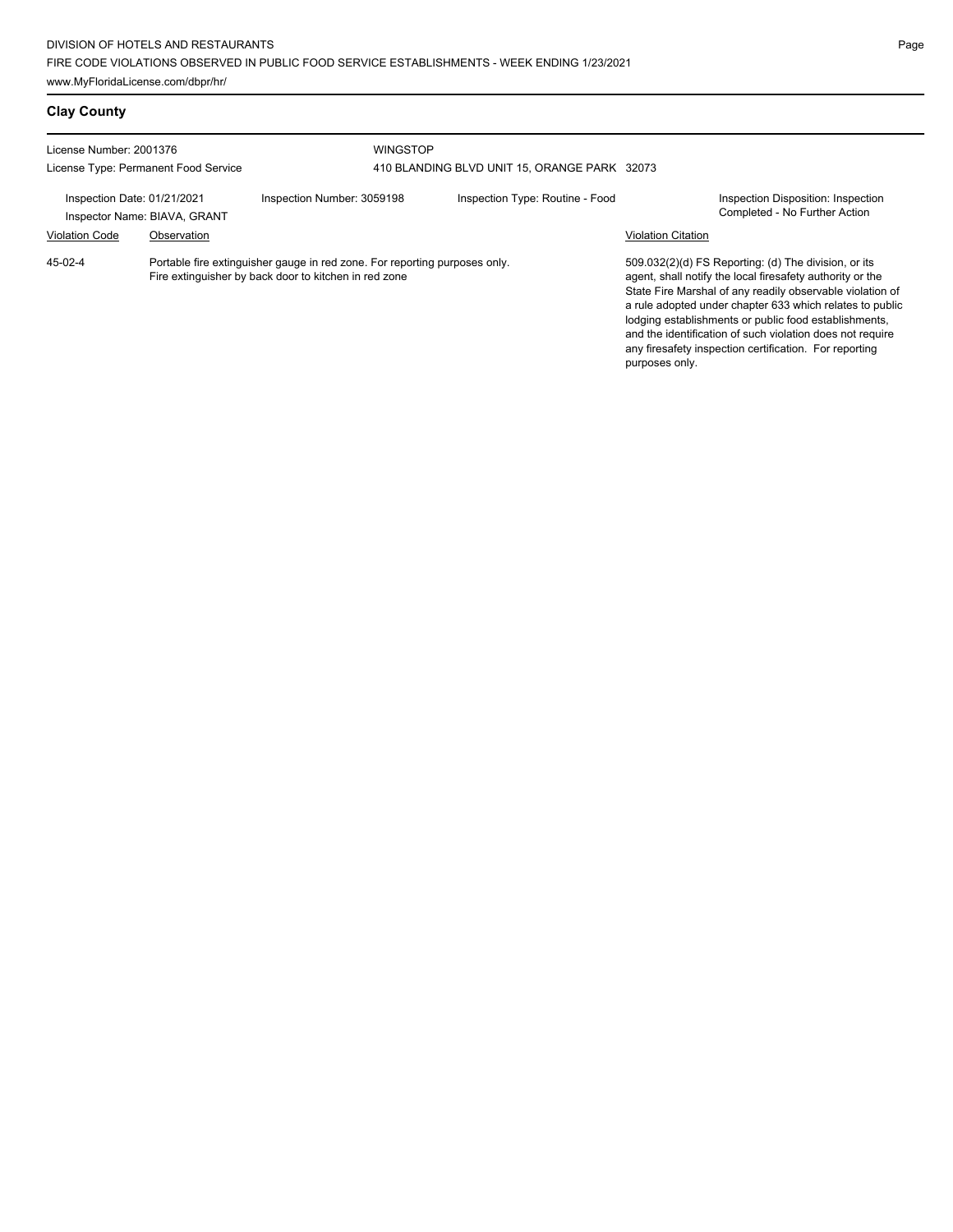### **Dade County**

| License Number: 2359512                                                                                                                                                                                                                                                                  |                                              |                                                                                                                                                            | <b>MARISCOS LA SIRENITA</b>                                         |                                                                                                                                                                                                                                                                                             |                                                                                                                                                                                                                                                                                                                                                                                                                                              |                                                                                                                                                                                                                                                                                                                                                                                                                            |
|------------------------------------------------------------------------------------------------------------------------------------------------------------------------------------------------------------------------------------------------------------------------------------------|----------------------------------------------|------------------------------------------------------------------------------------------------------------------------------------------------------------|---------------------------------------------------------------------|---------------------------------------------------------------------------------------------------------------------------------------------------------------------------------------------------------------------------------------------------------------------------------------------|----------------------------------------------------------------------------------------------------------------------------------------------------------------------------------------------------------------------------------------------------------------------------------------------------------------------------------------------------------------------------------------------------------------------------------------------|----------------------------------------------------------------------------------------------------------------------------------------------------------------------------------------------------------------------------------------------------------------------------------------------------------------------------------------------------------------------------------------------------------------------------|
|                                                                                                                                                                                                                                                                                          | License Type: Mobile Food Dispensing Vehicle |                                                                                                                                                            | 27862 S DIXIE HWY, HOMESTEAD 33032                                  |                                                                                                                                                                                                                                                                                             |                                                                                                                                                                                                                                                                                                                                                                                                                                              |                                                                                                                                                                                                                                                                                                                                                                                                                            |
| Inspection Date: 01/22/2021                                                                                                                                                                                                                                                              | Inspector Name: GONZALEZ, RICARDO            | Inspection Number: 1234126                                                                                                                                 |                                                                     | Inspection Type: Food-Licensing Inspection                                                                                                                                                                                                                                                  |                                                                                                                                                                                                                                                                                                                                                                                                                                              | Inspection Disposition: Inspection<br>Completed - No Further Action                                                                                                                                                                                                                                                                                                                                                        |
| <b>Violation Code</b>                                                                                                                                                                                                                                                                    | Observation                                  |                                                                                                                                                            |                                                                     |                                                                                                                                                                                                                                                                                             | <b>Violation Citation</b>                                                                                                                                                                                                                                                                                                                                                                                                                    |                                                                                                                                                                                                                                                                                                                                                                                                                            |
| $45 - 01 - 4$                                                                                                                                                                                                                                                                            |                                              |                                                                                                                                                            | No portable fire extinguisher present. For reporting purposes only. |                                                                                                                                                                                                                                                                                             | 509.032(2)(d) FS Reporting: (d) The division, or its<br>agent, shall notify the local firesafety authority or the<br>State Fire Marshal of any readily observable violation of<br>a rule adopted under chapter 633 which relates to public<br>lodging establishments or public food establishments,<br>and the identification of such violation does not require<br>any firesafety inspection certification. For reporting<br>purposes only. |                                                                                                                                                                                                                                                                                                                                                                                                                            |
| License Number: 2335302                                                                                                                                                                                                                                                                  |                                              |                                                                                                                                                            | THE UNION BEER STORE                                                |                                                                                                                                                                                                                                                                                             |                                                                                                                                                                                                                                                                                                                                                                                                                                              |                                                                                                                                                                                                                                                                                                                                                                                                                            |
|                                                                                                                                                                                                                                                                                          | License Type: Permanent Food Service         |                                                                                                                                                            |                                                                     | 1547 SW 8 STREET, MIAMI 33135                                                                                                                                                                                                                                                               |                                                                                                                                                                                                                                                                                                                                                                                                                                              |                                                                                                                                                                                                                                                                                                                                                                                                                            |
| Inspection Date: 01/20/2021<br>Inspection Number: 3062064<br>Inspector Name: GARCIA, B OSCAR                                                                                                                                                                                             |                                              |                                                                                                                                                            | Inspection Type: Routine - Food                                     |                                                                                                                                                                                                                                                                                             | Inspection Disposition: Inspection<br>Completed - No Further Action                                                                                                                                                                                                                                                                                                                                                                          |                                                                                                                                                                                                                                                                                                                                                                                                                            |
| <b>Violation Code</b>                                                                                                                                                                                                                                                                    | Observation                                  |                                                                                                                                                            |                                                                     |                                                                                                                                                                                                                                                                                             | <b>Violation Citation</b>                                                                                                                                                                                                                                                                                                                                                                                                                    |                                                                                                                                                                                                                                                                                                                                                                                                                            |
| $45 - 04 - 4$                                                                                                                                                                                                                                                                            |                                              | Use of cooking equipment producing grease laden vapors/smoke with no hood<br>suppression system installed. Notified Fire AHJ. For reporting purposes only. |                                                                     |                                                                                                                                                                                                                                                                                             | purposes only.                                                                                                                                                                                                                                                                                                                                                                                                                               | 509.032(2)(d) FS Reporting: (d) The division, or its<br>agent, shall notify the local firesafety authority or the<br>State Fire Marshal of any readily observable violation of<br>a rule adopted under chapter 633 which relates to public<br>lodging establishments or public food establishments,<br>and the identification of such violation does not require<br>any firesafety inspection certification. For reporting |
| License Number: 2326832                                                                                                                                                                                                                                                                  |                                              |                                                                                                                                                            |                                                                     | <b>GREATER MIAMI CATERERS INC</b>                                                                                                                                                                                                                                                           |                                                                                                                                                                                                                                                                                                                                                                                                                                              |                                                                                                                                                                                                                                                                                                                                                                                                                            |
| License Type: Catering                                                                                                                                                                                                                                                                   |                                              |                                                                                                                                                            |                                                                     | 4001 NW 31 AVE, /2 BUILDINGS, MIAMI 33142                                                                                                                                                                                                                                                   |                                                                                                                                                                                                                                                                                                                                                                                                                                              |                                                                                                                                                                                                                                                                                                                                                                                                                            |
| Inspection Date: 01/20/2021<br>Inspector Name: APONTE RIVERA, MELISA                                                                                                                                                                                                                     |                                              | Inspection Number: 1117493                                                                                                                                 |                                                                     | Inspection Type: Routine - Food                                                                                                                                                                                                                                                             |                                                                                                                                                                                                                                                                                                                                                                                                                                              | Inspection Disposition: Inspection<br>Completed - No Further Action                                                                                                                                                                                                                                                                                                                                                        |
| <b>Violation Code</b>                                                                                                                                                                                                                                                                    | Observation                                  |                                                                                                                                                            |                                                                     |                                                                                                                                                                                                                                                                                             | <b>Violation Citation</b>                                                                                                                                                                                                                                                                                                                                                                                                                    |                                                                                                                                                                                                                                                                                                                                                                                                                            |
| 48-01-5<br>No current insurance inspector boiler report or boiler certificate available for boiler.<br>For reporting purposes only. Observed expired boiler certificate expired on<br>11-21-2020 for active boiler, as per The Bureau of fire prevention online portal.<br><b>Boiler</b> |                                              |                                                                                                                                                            |                                                                     | 61C-1.004(9) FAC Reporting: (9) Heating and ventilation<br>- The heating and ventilation system shall be kept in<br>good repair or be installed to maintain a minimum of 68<br>degrees Fahrenheit throughout the building. The<br>insurance inspector is boiler report is required annually |                                                                                                                                                                                                                                                                                                                                                                                                                                              |                                                                                                                                                                                                                                                                                                                                                                                                                            |

Page

for power boilers and high pressure/high temperature boilers and biannually for low pressure steam or vapor heating boilers and shall be posted in the boiler room.

For reporting purposes only.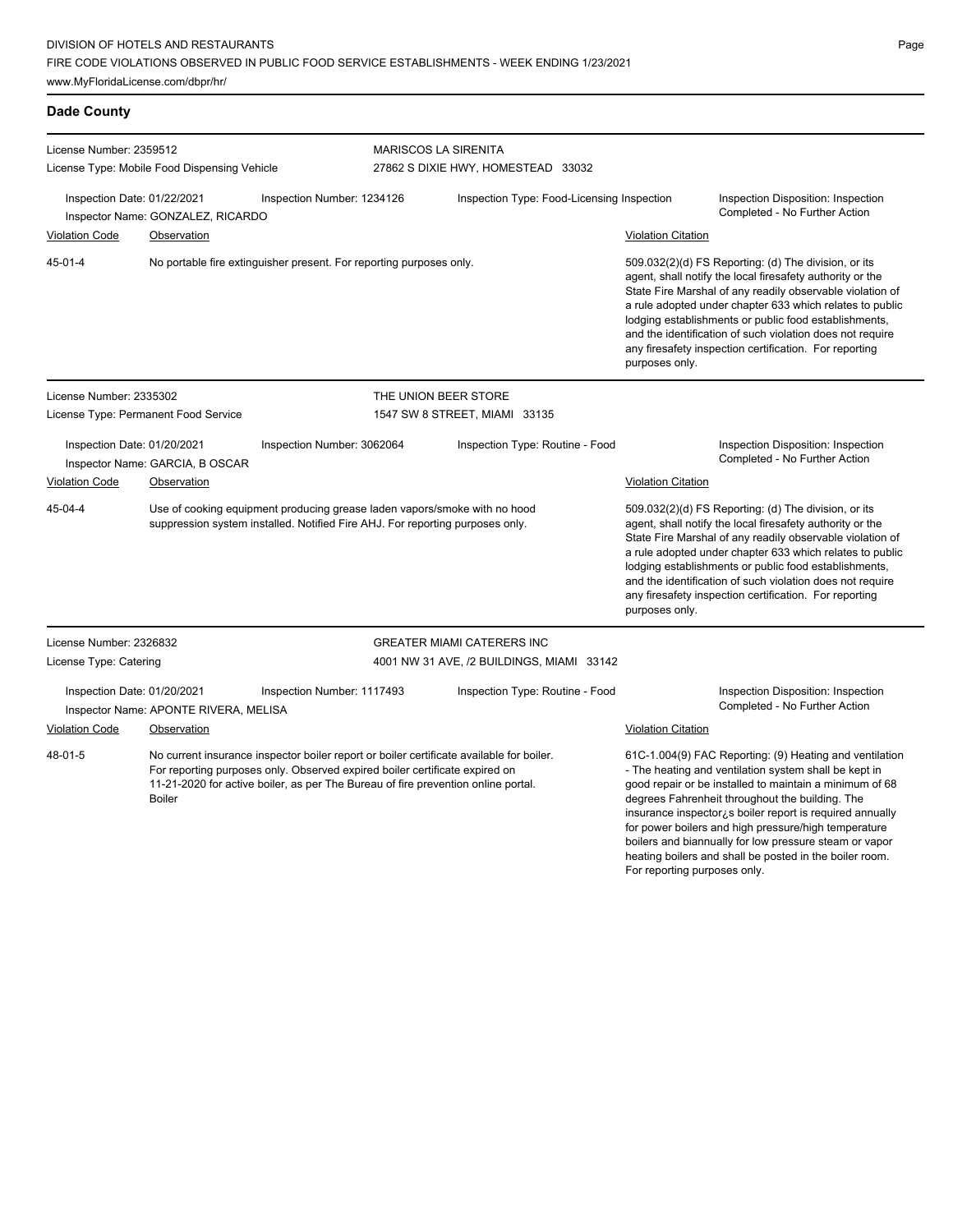### **Dade County**

| License Number: 2332002                                                                                                                                                                                                                                                       |                                                      |                                                                                    | <b>CAFE CHUNG KING</b>                                                                                                                                                                                                                                                                                                                                                                                                                       |                                 |                                                                                                                                                                                                                                                                                                                                                                                                                                              |                                                                                                                                                                                                                                                                                                                                                                                                                            |  |
|-------------------------------------------------------------------------------------------------------------------------------------------------------------------------------------------------------------------------------------------------------------------------------|------------------------------------------------------|------------------------------------------------------------------------------------|----------------------------------------------------------------------------------------------------------------------------------------------------------------------------------------------------------------------------------------------------------------------------------------------------------------------------------------------------------------------------------------------------------------------------------------------|---------------------------------|----------------------------------------------------------------------------------------------------------------------------------------------------------------------------------------------------------------------------------------------------------------------------------------------------------------------------------------------------------------------------------------------------------------------------------------------|----------------------------------------------------------------------------------------------------------------------------------------------------------------------------------------------------------------------------------------------------------------------------------------------------------------------------------------------------------------------------------------------------------------------------|--|
| License Type: Permanent Food Service                                                                                                                                                                                                                                          |                                                      |                                                                                    | 1250 NW 54 STREET, MIAMI 33142                                                                                                                                                                                                                                                                                                                                                                                                               |                                 |                                                                                                                                                                                                                                                                                                                                                                                                                                              |                                                                                                                                                                                                                                                                                                                                                                                                                            |  |
| Inspection Date: 01/22/2021<br><b>Violation Code</b>                                                                                                                                                                                                                          | Inspector Name: APONTE RIVERA, MELISA<br>Observation | Inspection Number: 3050227                                                         |                                                                                                                                                                                                                                                                                                                                                                                                                                              | Inspection Type: Routine - Food | <b>Violation Citation</b>                                                                                                                                                                                                                                                                                                                                                                                                                    | Inspection Disposition: Call Back -<br>Extension given, pending                                                                                                                                                                                                                                                                                                                                                            |  |
| 47-01-4<br>- From initial inspection : Observed exposed electrical wires. For reporting<br>purposes only. Located in wall and celling fixtures in kitchen area. - From<br>follow-up inspection 2021-01-22: Observed exposed electrical wires. For reporting<br>purposes only. |                                                      |                                                                                    | 509.032(2)(d) FS Reporting: (d) The division, or its<br>agent, shall notify the local firesafety authority or the<br>State Fire Marshal of any readily observable violation of<br>a rule adopted under chapter 633 which relates to public<br>lodging establishments or public food establishments,<br>and the identification of such violation does not require<br>any firesafety inspection certification. For reporting<br>purposes only. |                                 |                                                                                                                                                                                                                                                                                                                                                                                                                                              |                                                                                                                                                                                                                                                                                                                                                                                                                            |  |
| 47-01-4                                                                                                                                                                                                                                                                       | and celling fixtures in kitchen area.                | Observed exposed electrical wires. For reporting purposes only. Located in wall    |                                                                                                                                                                                                                                                                                                                                                                                                                                              |                                 | 509.032(2)(d) FS Reporting: (d) The division, or its<br>agent, shall notify the local firesafety authority or the<br>State Fire Marshal of any readily observable violation of<br>a rule adopted under chapter 633 which relates to public<br>lodging establishments or public food establishments,<br>and the identification of such violation does not require<br>any firesafety inspection certification. For reporting<br>purposes only. |                                                                                                                                                                                                                                                                                                                                                                                                                            |  |
| License Number: 2334186                                                                                                                                                                                                                                                       |                                                      |                                                                                    | POLLO TROPICAL                                                                                                                                                                                                                                                                                                                                                                                                                               |                                 |                                                                                                                                                                                                                                                                                                                                                                                                                                              |                                                                                                                                                                                                                                                                                                                                                                                                                            |  |
| License Type: Permanent Food Service                                                                                                                                                                                                                                          |                                                      |                                                                                    |                                                                                                                                                                                                                                                                                                                                                                                                                                              | 7090 CORAL WAY, MIAMI 33155     |                                                                                                                                                                                                                                                                                                                                                                                                                                              |                                                                                                                                                                                                                                                                                                                                                                                                                            |  |
| Inspection Date: 01/21/2021                                                                                                                                                                                                                                                   | Inspector Name: APONTE RIVERA, MELISA                | Inspection Number: 3051447                                                         |                                                                                                                                                                                                                                                                                                                                                                                                                                              | Inspection Type: Routine - Food |                                                                                                                                                                                                                                                                                                                                                                                                                                              | Inspection Disposition: Inspection<br>Completed - No Further Action                                                                                                                                                                                                                                                                                                                                                        |  |
| <b>Violation Code</b>                                                                                                                                                                                                                                                         | Observation                                          |                                                                                    |                                                                                                                                                                                                                                                                                                                                                                                                                                              |                                 | <b>Violation Citation</b>                                                                                                                                                                                                                                                                                                                                                                                                                    |                                                                                                                                                                                                                                                                                                                                                                                                                            |  |
| 45-02-4                                                                                                                                                                                                                                                                       |                                                      | Portable fire extinguisher gauge in red zone. For reporting purposes only.         |                                                                                                                                                                                                                                                                                                                                                                                                                                              |                                 | purposes only.                                                                                                                                                                                                                                                                                                                                                                                                                               | 509.032(2)(d) FS Reporting: (d) The division, or its<br>agent, shall notify the local firesafety authority or the<br>State Fire Marshal of any readily observable violation of<br>a rule adopted under chapter 633 which relates to public<br>lodging establishments or public food establishments,<br>and the identification of such violation does not require<br>any firesafety inspection certification. For reporting |  |
| License Number: 2325048                                                                                                                                                                                                                                                       |                                                      |                                                                                    | SHORTY'S BBQ                                                                                                                                                                                                                                                                                                                                                                                                                                 |                                 |                                                                                                                                                                                                                                                                                                                                                                                                                                              |                                                                                                                                                                                                                                                                                                                                                                                                                            |  |
| License Type: Permanent Food Service                                                                                                                                                                                                                                          |                                                      |                                                                                    |                                                                                                                                                                                                                                                                                                                                                                                                                                              | 11575 SW 40 ST, MIAMI 331653313 |                                                                                                                                                                                                                                                                                                                                                                                                                                              |                                                                                                                                                                                                                                                                                                                                                                                                                            |  |
| Inspection Date: 01/19/2021<br>Violation Code                                                                                                                                                                                                                                 | Inspector Name: URIBE, GUISELLA<br>Observation       | Inspection Number: 3021388                                                         |                                                                                                                                                                                                                                                                                                                                                                                                                                              | Inspection Type: Routine - Food | <b>Violation Citation</b>                                                                                                                                                                                                                                                                                                                                                                                                                    | Inspection Disposition: Warning<br>issued                                                                                                                                                                                                                                                                                                                                                                                  |  |
| 45-02-4                                                                                                                                                                                                                                                                       | in front of walk-in cooler.                          | Portable fire extinguisher gauge in red zone. For reporting purposes only, located |                                                                                                                                                                                                                                                                                                                                                                                                                                              |                                 | purposes only.                                                                                                                                                                                                                                                                                                                                                                                                                               | 509.032(2)(d) FS Reporting: (d) The division, or its<br>agent, shall notify the local firesafety authority or the<br>State Fire Marshal of any readily observable violation of<br>a rule adopted under chapter 633 which relates to public<br>lodging establishments or public food establishments,<br>and the identification of such violation does not require<br>any firesafety inspection certification. For reporting |  |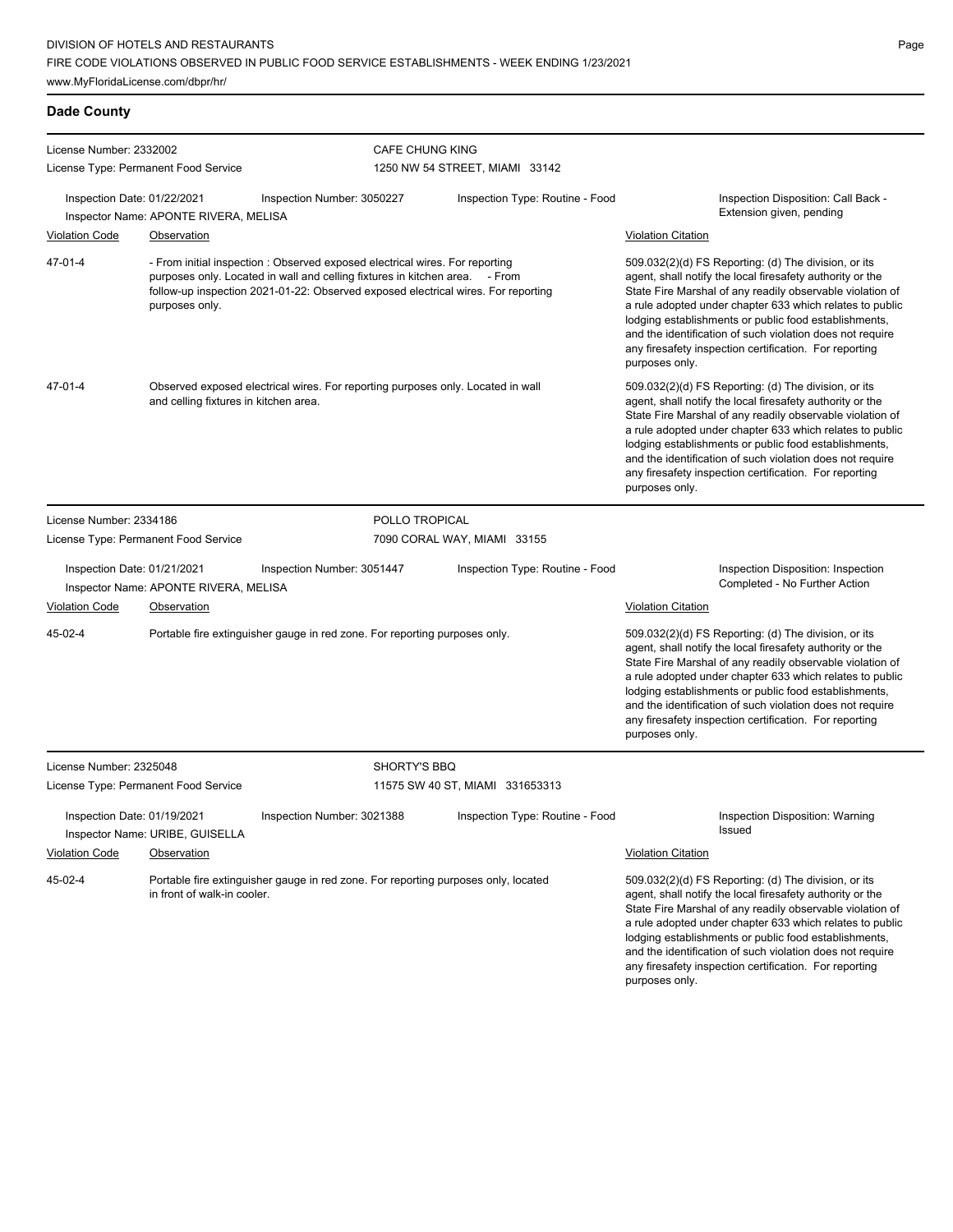### **Dade County**

| License Number: 2336617                              |                                                                                                                                                                                                                                    |                                                                                                                                                   | <b>LEVEL II</b>            |                                                                                                                                                                                                                                                                                                                                                                                                                                                                                                          |                                                                                                                                                                                                                                                                                                                                                                                                                                              |
|------------------------------------------------------|------------------------------------------------------------------------------------------------------------------------------------------------------------------------------------------------------------------------------------|---------------------------------------------------------------------------------------------------------------------------------------------------|----------------------------|----------------------------------------------------------------------------------------------------------------------------------------------------------------------------------------------------------------------------------------------------------------------------------------------------------------------------------------------------------------------------------------------------------------------------------------------------------------------------------------------------------|----------------------------------------------------------------------------------------------------------------------------------------------------------------------------------------------------------------------------------------------------------------------------------------------------------------------------------------------------------------------------------------------------------------------------------------------|
|                                                      | License Type: Permanent Food Service                                                                                                                                                                                               |                                                                                                                                                   |                            | 7335 NW 36 STREET, MIAMI 33166                                                                                                                                                                                                                                                                                                                                                                                                                                                                           |                                                                                                                                                                                                                                                                                                                                                                                                                                              |
| Inspection Date: 01/20/2021                          | Inspector Name: GONZALEZ, ERIK                                                                                                                                                                                                     | Inspection Number: 2995136                                                                                                                        |                            | Inspection Type: Routine - Food                                                                                                                                                                                                                                                                                                                                                                                                                                                                          | Inspection Disposition: Inspection<br>Completed - No Further Action                                                                                                                                                                                                                                                                                                                                                                          |
| <b>Violation Code</b>                                | Observation                                                                                                                                                                                                                        |                                                                                                                                                   |                            |                                                                                                                                                                                                                                                                                                                                                                                                                                                                                                          | <b>Violation Citation</b>                                                                                                                                                                                                                                                                                                                                                                                                                    |
| 45-02-4                                              |                                                                                                                                                                                                                                    | Portable fire extinguisher gauge in red zone. For reporting purposes only.<br>Observed extinguisher in recharge zone located by kitchen entrance. |                            |                                                                                                                                                                                                                                                                                                                                                                                                                                                                                                          | 509.032(2)(d) FS Reporting: (d) The division, or its<br>agent, shall notify the local firesafety authority or the<br>State Fire Marshal of any readily observable violation of<br>a rule adopted under chapter 633 which relates to public<br>lodging establishments or public food establishments,<br>and the identification of such violation does not require<br>any firesafety inspection certification. For reporting<br>purposes only. |
| License Number: 2335934                              |                                                                                                                                                                                                                                    |                                                                                                                                                   | <b>CHILI'S</b>             |                                                                                                                                                                                                                                                                                                                                                                                                                                                                                                          |                                                                                                                                                                                                                                                                                                                                                                                                                                              |
|                                                      | License Type: Permanent Food Service                                                                                                                                                                                               |                                                                                                                                                   |                            | 15200 SW 127 AVE, MIAMI 33177                                                                                                                                                                                                                                                                                                                                                                                                                                                                            |                                                                                                                                                                                                                                                                                                                                                                                                                                              |
| Inspection Date: 01/20/2021                          | Inspector Name: LEIDECKER, EDILMA                                                                                                                                                                                                  | Inspection Number: 3044893                                                                                                                        |                            | Inspection Type: Routine - Food                                                                                                                                                                                                                                                                                                                                                                                                                                                                          | Inspection Disposition: Inspection<br>Completed - No Further Action                                                                                                                                                                                                                                                                                                                                                                          |
| <b>Violation Code</b>                                | Observation                                                                                                                                                                                                                        |                                                                                                                                                   |                            |                                                                                                                                                                                                                                                                                                                                                                                                                                                                                                          | <b>Violation Citation</b>                                                                                                                                                                                                                                                                                                                                                                                                                    |
| 48-01-5                                              | No current insurance inspector boiler report or boiler certificate available for boiler.<br>For reporting purposes only. Observed a gas water heating device on site with a<br>water capacity of 130 gallons. **Repeat Violation** |                                                                                                                                                   |                            | 61C-1.004(9) FAC Reporting: (9) Heating and ventilation<br>- The heating and ventilation system shall be kept in<br>good repair or be installed to maintain a minimum of 68<br>degrees Fahrenheit throughout the building. The<br>insurance inspector is boiler report is required annually<br>for power boilers and high pressure/high temperature<br>boilers and biannually for low pressure steam or vapor<br>heating boilers and shall be posted in the boiler room.<br>For reporting purposes only. |                                                                                                                                                                                                                                                                                                                                                                                                                                              |
| License Number: 2359504                              |                                                                                                                                                                                                                                    |                                                                                                                                                   | ASADOS EL PAISA 3          |                                                                                                                                                                                                                                                                                                                                                                                                                                                                                                          |                                                                                                                                                                                                                                                                                                                                                                                                                                              |
|                                                      | License Type: Mobile Food Dispensing Vehicle                                                                                                                                                                                       |                                                                                                                                                   |                            | 9941 SW 142 AVE, MIAMI 33186                                                                                                                                                                                                                                                                                                                                                                                                                                                                             |                                                                                                                                                                                                                                                                                                                                                                                                                                              |
| Inspection Date: 01/19/2021<br><b>Violation Code</b> | Inspector Name: LODENQUAI, BARRINGTON<br>Observation                                                                                                                                                                               | Inspection Number: 1234052                                                                                                                        |                            | Inspection Type: Food-Licensing Inspection                                                                                                                                                                                                                                                                                                                                                                                                                                                               | Inspection Disposition: Inspection<br>Completed - No Further Action<br><b>Violation Citation</b>                                                                                                                                                                                                                                                                                                                                             |
| 45-01-4                                              |                                                                                                                                                                                                                                    | No portable fire extinguisher present. For reporting purposes only.                                                                               |                            |                                                                                                                                                                                                                                                                                                                                                                                                                                                                                                          | 509.032(2)(d) FS Reporting: (d) The division, or its<br>agent, shall notify the local firesafety authority or the<br>State Fire Marshal of any readily observable violation of<br>a rule adopted under chapter 633 which relates to public<br>lodging establishments or public food establishments,<br>and the identification of such violation does not require<br>any firesafety inspection certification. For reporting<br>purposes only. |
| License Number: 2331528                              |                                                                                                                                                                                                                                    |                                                                                                                                                   | <b>GREEN APPLE KENDALL</b> |                                                                                                                                                                                                                                                                                                                                                                                                                                                                                                          |                                                                                                                                                                                                                                                                                                                                                                                                                                              |
|                                                      | License Type: Permanent Food Service                                                                                                                                                                                               |                                                                                                                                                   |                            | 15160 SW 136 ST STE 1, MIAMI 33196                                                                                                                                                                                                                                                                                                                                                                                                                                                                       |                                                                                                                                                                                                                                                                                                                                                                                                                                              |
| Inspection Date: 01/05/2021                          | Inspector Name: URIBE, GUISELLA                                                                                                                                                                                                    | Inspection Number: 3057379                                                                                                                        |                            | Inspection Type: Routine - Food                                                                                                                                                                                                                                                                                                                                                                                                                                                                          | Inspection Disposition: Inspection<br>Completed - No Further Action                                                                                                                                                                                                                                                                                                                                                                          |
| <b>Violation Code</b>                                | Observation                                                                                                                                                                                                                        |                                                                                                                                                   |                            |                                                                                                                                                                                                                                                                                                                                                                                                                                                                                                          | <b>Violation Citation</b>                                                                                                                                                                                                                                                                                                                                                                                                                    |
| 45-02-4                                              | by exit door.                                                                                                                                                                                                                      | Portable fire extinguisher gauge in red zone. For reporting purposes only, located                                                                |                            |                                                                                                                                                                                                                                                                                                                                                                                                                                                                                                          | 509.032(2)(d) FS Reporting: (d) The division, or its<br>agent, shall notify the local firesafety authority or the<br>State Fire Marshal of any readily observable violation of<br>a rule adopted under chapter 633 which relates to public<br>lodging establishments or public food establishments,<br>and the identification of such violation does not require<br>any firesafety inspection certification. For reporting<br>purposes only. |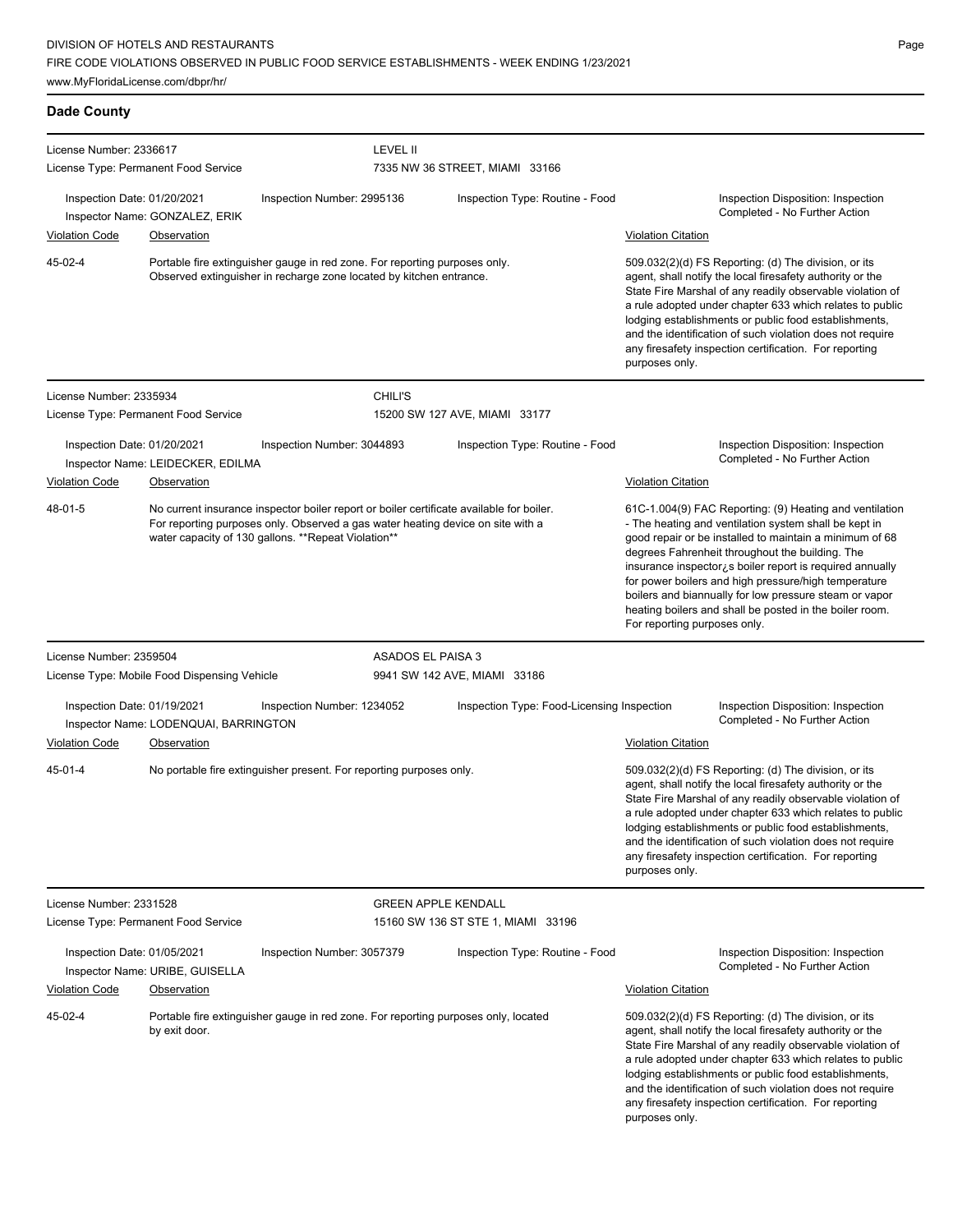### **Duval County**

| License Number: 2614830              | License Type: Permanent Food Service                                 | <b>SUSHI CAFE</b>                                                                                                                                    |                                                                                |                                                                                                                                                                                                                                                                                                                                                                                                                                                                                                          |
|--------------------------------------|----------------------------------------------------------------------|------------------------------------------------------------------------------------------------------------------------------------------------------|--------------------------------------------------------------------------------|----------------------------------------------------------------------------------------------------------------------------------------------------------------------------------------------------------------------------------------------------------------------------------------------------------------------------------------------------------------------------------------------------------------------------------------------------------------------------------------------------------|
| Inspection Date: 01/21/2021          |                                                                      | Inspection Number: 3053999                                                                                                                           | 2025 RIVERSIDE AVE #201, JACKSONVILLE 32204<br>Inspection Type: Routine - Food | Inspection Disposition: Inspection                                                                                                                                                                                                                                                                                                                                                                                                                                                                       |
| <b>Violation Code</b>                | Inspector Name: ESPINOSA-BECKERT, ILIANA<br>Observation              |                                                                                                                                                      |                                                                                | Completed - No Further Action<br><b>Violation Citation</b>                                                                                                                                                                                                                                                                                                                                                                                                                                               |
| 48-04-4                              |                                                                      | Propane tank (larger than 2.7 lb. water capacity/1 lb. gas capacity) located inside<br>of the building. For reporting purposes only. 5 by sushi area |                                                                                | 509.032(2)(d) FS Reporting: (d) The division, or its<br>agent, shall notify the local firesafety authority or the<br>State Fire Marshal of any readily observable violation of<br>a rule adopted under chapter 633 which relates to public<br>lodging establishments or public food establishments,<br>and the identification of such violation does not require<br>any firesafety inspection certification. For reporting<br>purposes only.                                                             |
| License Number: 2614466              |                                                                      |                                                                                                                                                      | CHURCH'S CHICKEN #2091                                                         |                                                                                                                                                                                                                                                                                                                                                                                                                                                                                                          |
|                                      | License Type: Permanent Food Service                                 |                                                                                                                                                      | 1060 E 21 ST, JACKSONVILLE 32206                                               |                                                                                                                                                                                                                                                                                                                                                                                                                                                                                                          |
| Inspection Date: 01/19/2021          | Inspector Name: ESPINOSA-BECKERT, ILIANA                             | Inspection Number: 3016792                                                                                                                           | Inspection Type: Routine - Food                                                | Inspection Disposition: Warning<br><b>Issued</b>                                                                                                                                                                                                                                                                                                                                                                                                                                                         |
| <b>Violation Code</b>                | Observation                                                          |                                                                                                                                                      |                                                                                | <b>Violation Citation</b>                                                                                                                                                                                                                                                                                                                                                                                                                                                                                |
| 45-02-4                              | door                                                                 | Portable fire extinguisher gauge in red zone. For reporting purposes only. By rear                                                                   |                                                                                | 509.032(2)(d) FS Reporting: (d) The division, or its<br>agent, shall notify the local firesafety authority or the<br>State Fire Marshal of any readily observable violation of<br>a rule adopted under chapter 633 which relates to public<br>lodging establishments or public food establishments,<br>and the identification of such violation does not require<br>any firesafety inspection certification. For reporting<br>purposes only.                                                             |
| License Number: 2614119              |                                                                      |                                                                                                                                                      | HOMEWOOD SUITES BY HILTON JACKSONVILLE DOWNTOWN SOUTHBANK                      |                                                                                                                                                                                                                                                                                                                                                                                                                                                                                                          |
|                                      | License Type: Permanent Food Service                                 |                                                                                                                                                      | 1201 KINGS AVE, JACKSONVILLE 32207                                             |                                                                                                                                                                                                                                                                                                                                                                                                                                                                                                          |
| Inspection Date: 01/20/2021          | Inspector Name: YOUNG, JENNIFER                                      | Inspection Number: 3054346                                                                                                                           | Inspection Type: Routine - Food                                                | Inspection Disposition: Administrative<br>complaint recommended                                                                                                                                                                                                                                                                                                                                                                                                                                          |
| Violation Code                       | Observation                                                          |                                                                                                                                                      |                                                                                | <b>Violation Citation</b>                                                                                                                                                                                                                                                                                                                                                                                                                                                                                |
| 48-01-5                              | For reporting purposes only.<br>Boiler certificates expired 10/18/19 | No current insurance inspector boiler report or boiler certificate available for boiler.                                                             |                                                                                | 61C-1.004(9) FAC Reporting: (9) Heating and ventilation<br>- The heating and ventilation system shall be kept in<br>good repair or be installed to maintain a minimum of 68<br>degrees Fahrenheit throughout the building. The<br>insurance inspector is boiler report is required annually<br>for power boilers and high pressure/high temperature<br>boilers and biannually for low pressure steam or vapor<br>heating boilers and shall be posted in the boiler room.<br>For reporting purposes only. |
| License Number: 2612424              |                                                                      | <b>BLU DINER</b>                                                                                                                                     |                                                                                |                                                                                                                                                                                                                                                                                                                                                                                                                                                                                                          |
| License Type: Permanent Food Service |                                                                      |                                                                                                                                                      | 5868 NORWOOD AVE, JACKSONVILLE 32208                                           |                                                                                                                                                                                                                                                                                                                                                                                                                                                                                                          |
| Inspection Date: 01/21/2021          | Inspector Name: PERRY, DENNIS                                        | Inspection Number: 3061239                                                                                                                           | Inspection Type: Routine - Food                                                | Inspection Disposition: Administrative<br>complaint recommended                                                                                                                                                                                                                                                                                                                                                                                                                                          |
| <b>Violation Code</b>                | Observation                                                          |                                                                                                                                                      |                                                                                | <b>Violation Citation</b>                                                                                                                                                                                                                                                                                                                                                                                                                                                                                |
| 45-02-4                              |                                                                      | Portable fire extinguisher gauge in red zone. For reporting purposes only.<br>Red fire extinguisher near back door on ground is undercharged.        |                                                                                | 509.032(2)(d) FS Reporting: (d) The division, or its<br>agent, shall notify the local firesafety authority or the<br>State Fire Marshal of any readily observable violation of<br>a rule adopted under chapter 633 which relates to public<br>lodging establishments or public food establishments,<br>and the identification of such violation does not require<br>any firesafety inspection certification. For reporting<br>purposes only.                                                             |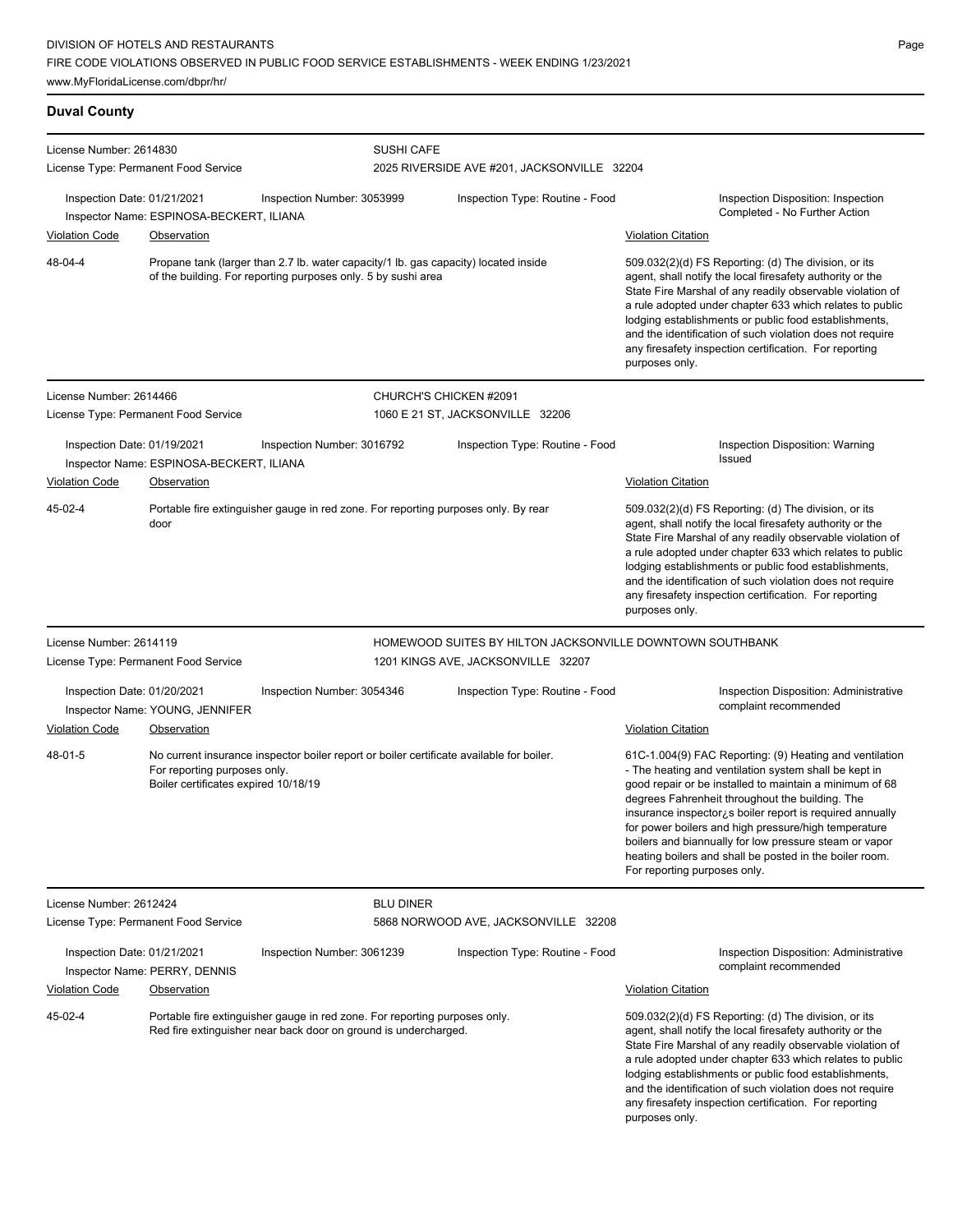### **Duval County**

| License Number: 2607041                              |                                                   |                                                                                                                                                                                                             | <b>JACK'S SANDWICH SHOP</b>                   |                                                                                                                                                                                                                                                                                                                                                                                                                                              |
|------------------------------------------------------|---------------------------------------------------|-------------------------------------------------------------------------------------------------------------------------------------------------------------------------------------------------------------|-----------------------------------------------|----------------------------------------------------------------------------------------------------------------------------------------------------------------------------------------------------------------------------------------------------------------------------------------------------------------------------------------------------------------------------------------------------------------------------------------------|
|                                                      | License Type: Permanent Food Service              |                                                                                                                                                                                                             | 9303 LEM TURNER, JACKSONVILLE 322082274       |                                                                                                                                                                                                                                                                                                                                                                                                                                              |
| Inspection Date: 01/21/2021<br><b>Violation Code</b> | Inspector Name: PERRY, DENNIS<br>Observation      | Inspection Number: 3061697                                                                                                                                                                                  | Inspection Type: Routine - Food               | <b>Inspection Disposition: Administrative</b><br>complaint recommended<br><b>Violation Citation</b>                                                                                                                                                                                                                                                                                                                                          |
| 45-02-4                                              | Extinguisher near back exit door.                 | Portable fire extinguisher gauge in red zone. For reporting purposes only.                                                                                                                                  |                                               | 509.032(2)(d) FS Reporting: (d) The division, or its<br>agent, shall notify the local firesafety authority or the<br>State Fire Marshal of any readily observable violation of<br>a rule adopted under chapter 633 which relates to public<br>lodging establishments or public food establishments,<br>and the identification of such violation does not require<br>any firesafety inspection certification. For reporting<br>purposes only. |
| License Number: 2612784                              |                                                   |                                                                                                                                                                                                             | ADAMS SANDWICH SHOPPE                         |                                                                                                                                                                                                                                                                                                                                                                                                                                              |
|                                                      | License Type: Permanent Food Service              |                                                                                                                                                                                                             | 6071 ST AUGUSTINE RD, JACKSONVILLE 32217      |                                                                                                                                                                                                                                                                                                                                                                                                                                              |
| Inspection Date: 01/19/2021                          | Inspector Name: JEFFERS, MARY-BETH                | Inspection Number: 3061595                                                                                                                                                                                  | Inspection Type: Routine - Food               | <b>Inspection Disposition: Administrative</b><br>complaint recommended                                                                                                                                                                                                                                                                                                                                                                       |
| <b>Violation Code</b>                                | Observation                                       |                                                                                                                                                                                                             |                                               | <b>Violation Citation</b>                                                                                                                                                                                                                                                                                                                                                                                                                    |
| 46-01-4                                              |                                                   | Marked exit/path to marked exit blocked. For reporting purposes only.<br>Pathway to back door blocked by cardboard boxes. Operator waiting for dumpster<br>to be emptied to remove boxes from establishment |                                               | 61C-1.004(9) FAC: (9 Reporting: Means of access,<br>including entrances, halls, and stairways, must permit<br>unobstructed travel at all times and shall be clean,<br>ventilated and well-lighted day and night. Hall and stair<br>runners shall be kept in good condition. Railways, as<br>defined in 61C-1.001(23), F.A.C., shall be installed on<br>all stairways and around all porches and steps. For<br>reporting purposes only.       |
| License Number: 2609830                              |                                                   | FUJI <sub>3</sub>                                                                                                                                                                                           |                                               |                                                                                                                                                                                                                                                                                                                                                                                                                                              |
|                                                      | License Type: Permanent Food Service              |                                                                                                                                                                                                             | 11362 SAN JOSE BLVD STE 8, JACKSONVILLE 32223 |                                                                                                                                                                                                                                                                                                                                                                                                                                              |
| Inspection Date: 01/22/2021<br><b>Violation Code</b> | Inspector Name: JEFFERS, MARY-BETH<br>Observation | Inspection Number: 3060393                                                                                                                                                                                  | Inspection Type: Routine - Food               | Inspection Disposition: Administrative<br>complaint recommended<br><b>Violation Citation</b>                                                                                                                                                                                                                                                                                                                                                 |
| 46-01-4                                              |                                                   | Marked exit/path to marked exit blocked. For reporting purposes only.<br>Pathway to exit door in dining area blocked by a table and chairs                                                                  |                                               | 61C-1.004(9) FAC: (9 Reporting: Means of access,<br>including entrances, halls, and stairways, must permit<br>unobstructed travel at all times and shall be clean,<br>ventilated and well-lighted day and night. Hall and stair<br>runners shall be kept in good condition. Railways, as<br>defined in 61C-1.001(23), F.A.C., shall be installed on<br>all stairways and around all porches and steps. For<br>reporting purposes only.       |
| License Number: 2615394                              | License Type: Permanent Food Service              | <b>ARBY'S 8100</b>                                                                                                                                                                                          | 7612 MERRILL RD, JACKSONVILLE 32277           |                                                                                                                                                                                                                                                                                                                                                                                                                                              |
| Inspection Date: 01/21/2021                          | Inspector Name: THOMAS, PHILIP                    | Inspection Number: 3036111                                                                                                                                                                                  | Inspection Type: Routine - Food               | Inspection Disposition: Inspection<br>Completed - No Further Action                                                                                                                                                                                                                                                                                                                                                                          |
| <b>Violation Code</b>                                | <b>Observation</b>                                |                                                                                                                                                                                                             |                                               | <b>Violation Citation</b>                                                                                                                                                                                                                                                                                                                                                                                                                    |
| 45-02-4                                              |                                                   | Portable fire extinguisher gauge in red zone. For reporting purposes only.<br>Fire extinguisher next to rear door has gauge in red.                                                                         |                                               | 509.032(2)(d) FS Reporting: (d) The division, or its<br>agent, shall notify the local firesafety authority or the<br>State Fire Marshal of any readily observable violation of<br>a rule adopted under chapter 633 which relates to public<br>lodging establishments or public food establishments,<br>and the identification of such violation does not require<br>any firesafety inspection certification. For reporting<br>purposes only. |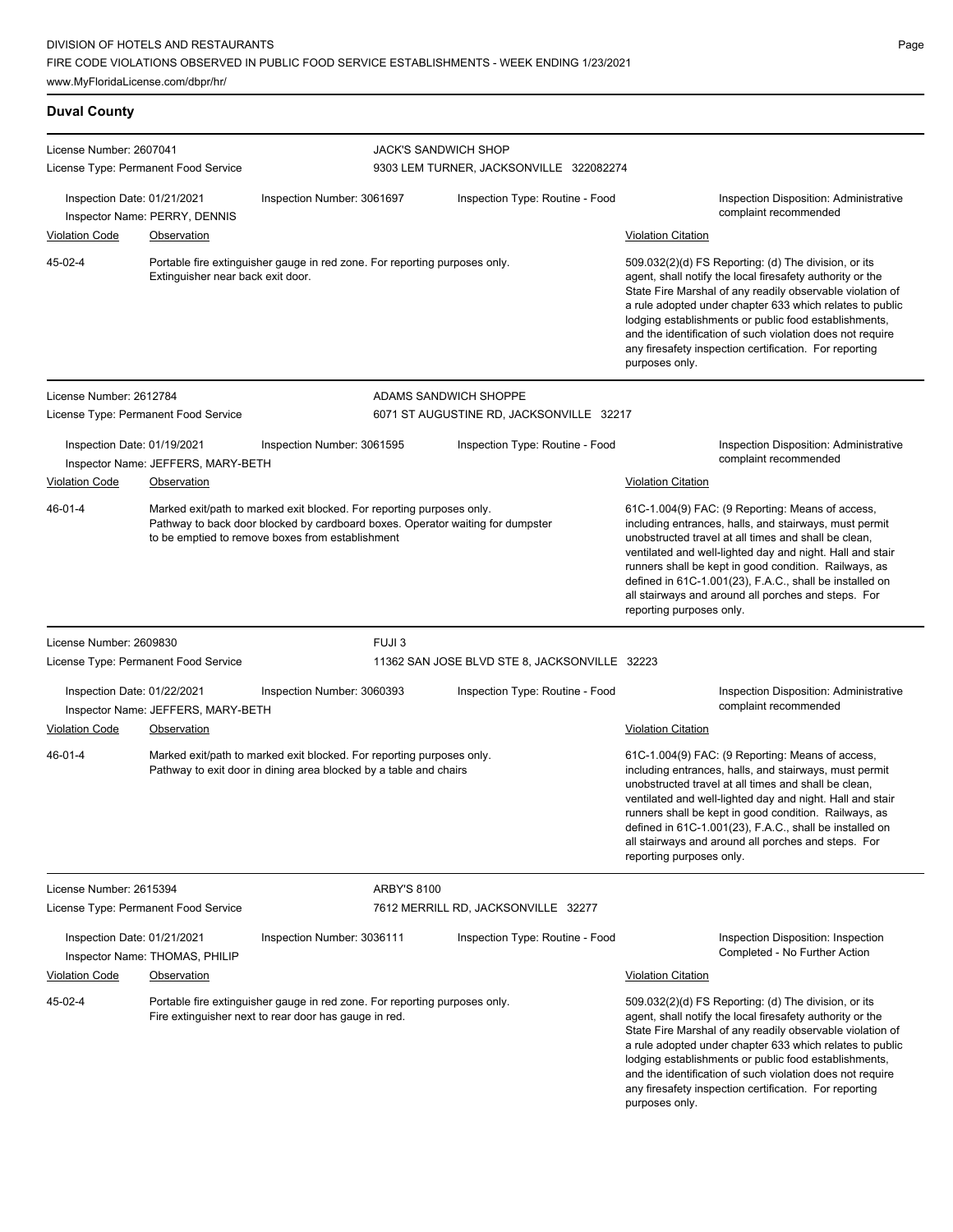### **Flagler County**

| License Number: 2800798<br>License Type: Permanent Food Service |                          | EL POLLO COLORAO                                                                                                                                                                                                                           | 227 ST JOES PLAZA DR STE A. PALM COAST 32164 |                                 |                           |                                                                                                                                                                                                                                                                                                                                                                                                                            |
|-----------------------------------------------------------------|--------------------------|--------------------------------------------------------------------------------------------------------------------------------------------------------------------------------------------------------------------------------------------|----------------------------------------------|---------------------------------|---------------------------|----------------------------------------------------------------------------------------------------------------------------------------------------------------------------------------------------------------------------------------------------------------------------------------------------------------------------------------------------------------------------------------------------------------------------|
| Inspection Date: 01/22/2021<br>Inspector Name: GOSAI, MATT      |                          | Inspection Number: 3062374                                                                                                                                                                                                                 |                                              | Inspection Type: Routine - Food |                           | Inspection Disposition: Warning<br>Issued                                                                                                                                                                                                                                                                                                                                                                                  |
| <b>Violation Code</b>                                           | Observation              |                                                                                                                                                                                                                                            |                                              |                                 | <b>Violation Citation</b> |                                                                                                                                                                                                                                                                                                                                                                                                                            |
| $45-04-4$                                                       | adequate hood protection | Use of cooking equipment producing grease laden vapors/smoke with no hood<br>suppression system installed. Notified Fire AHJ. For reporting purposes only.<br>Two small fryers placed outside hood site. (next to existing fryer which has |                                              |                                 |                           | 509.032(2)(d) FS Reporting: (d) The division, or its<br>agent, shall notify the local firesafety authority or the<br>State Fire Marshal of any readily observable violation of<br>a rule adopted under chapter 633 which relates to public<br>lodging establishments or public food establishments,<br>and the identification of such violation does not require<br>any firesafety inspection certification. For reporting |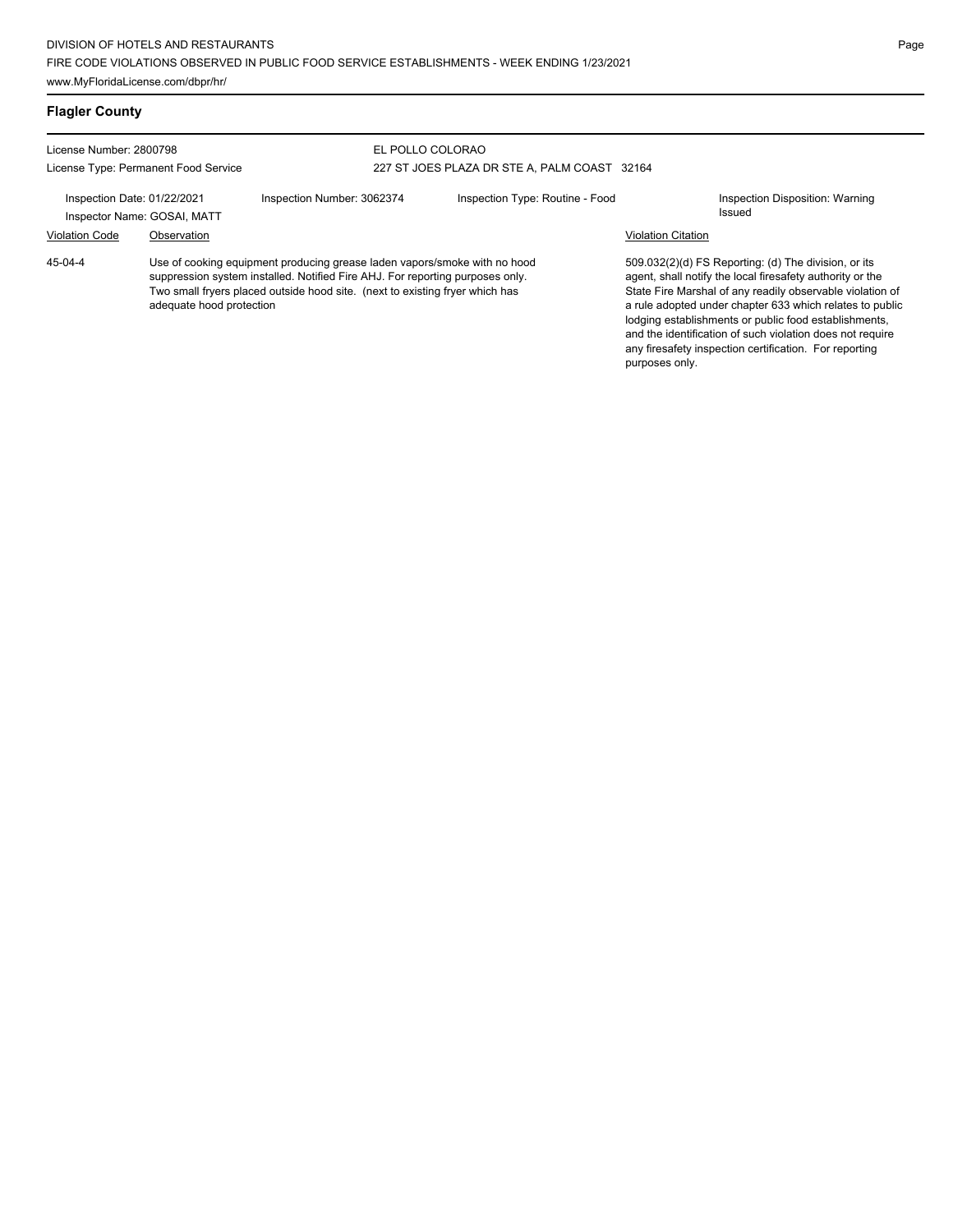### **Hernando County**

| License Number: 3701142<br>License Type: Permanent Food Service                                          |                                                                                                                                                                                           |                            | <b>KARMA SPIRITS &amp; CAFE</b><br>10511 SPRING HILL DR, SPRING HILL 34608 |                           |                                                                                                                                                                                                             |
|----------------------------------------------------------------------------------------------------------|-------------------------------------------------------------------------------------------------------------------------------------------------------------------------------------------|----------------------------|----------------------------------------------------------------------------|---------------------------|-------------------------------------------------------------------------------------------------------------------------------------------------------------------------------------------------------------|
| Inspection Date: 01/20/2021<br>Inspector Name: TORRACO, MARIANNE<br><b>Violation Code</b><br>Observation |                                                                                                                                                                                           | Inspection Number: 3022901 | Inspection Type: Routine - Food                                            | <b>Violation Citation</b> | Inspection Disposition: Administrative<br>complaint recommended                                                                                                                                             |
| 49-04-4                                                                                                  | Establishment is licensed for 40 seats and has 75 seats present including bar<br>stools. The paper license at the restaurant shows 140 seats.<br>Reviewed with District Manager Jon Truex |                            |                                                                            |                           | 61C-1.004(6) FAC Reporting: (6) Attics, basements,<br>boiler rooms, meter rooms, laundry rooms, and storage<br>rooms shall be kept clean and free of debris and<br>flammables. For reporting purposes only. |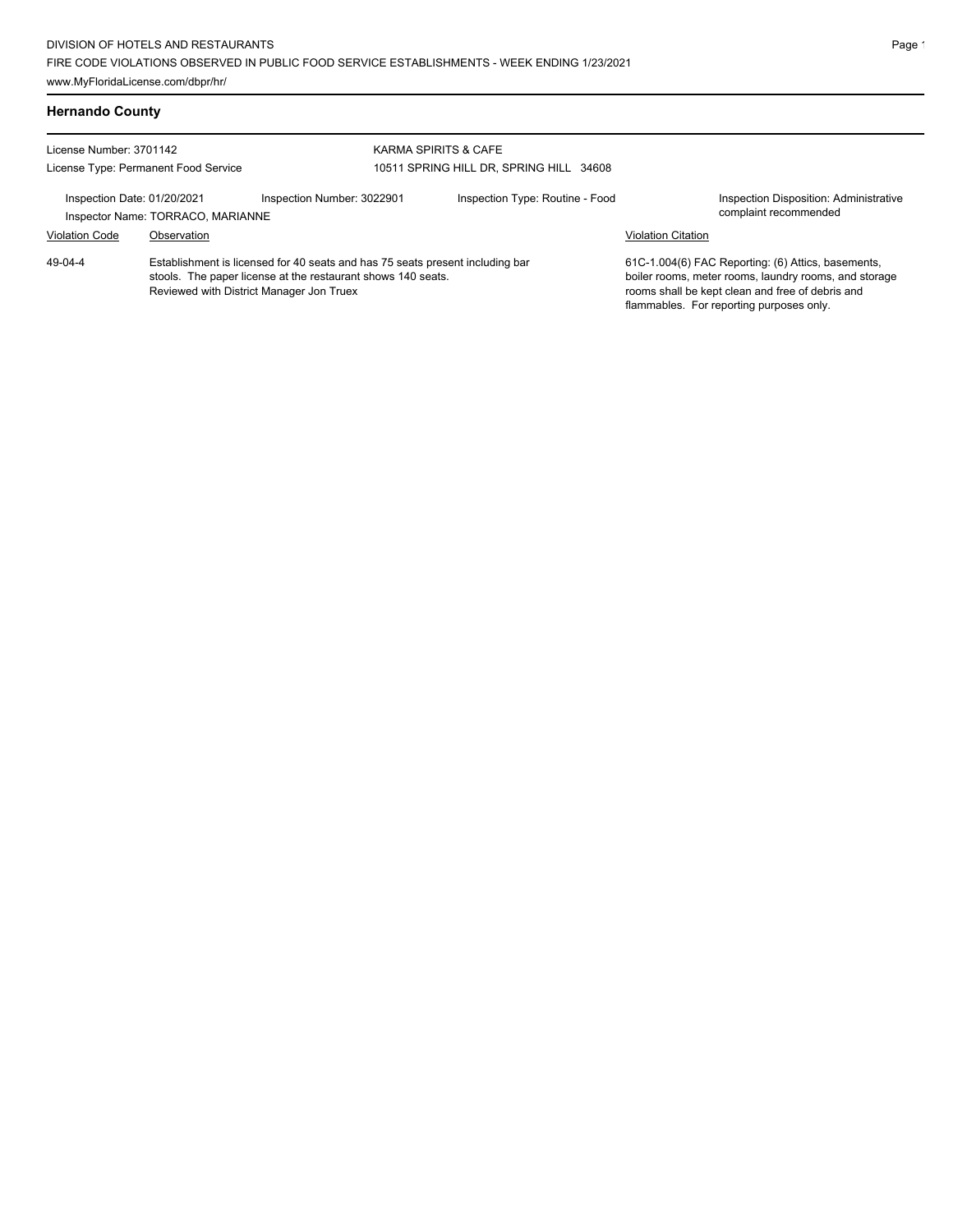## **Highlands County**

| License Number: 3801197<br>License Type: Permanent Food Service |                                 |                                                                                                                                                                                                                                                     | LA ISLA FLAVOR CAFE<br>308 W INTERLAKE BLVD, LAKE PLACID 33852 |                           |                                                                                                                                                                                                                                                                                                                                                                                                             |  |  |
|-----------------------------------------------------------------|---------------------------------|-----------------------------------------------------------------------------------------------------------------------------------------------------------------------------------------------------------------------------------------------------|----------------------------------------------------------------|---------------------------|-------------------------------------------------------------------------------------------------------------------------------------------------------------------------------------------------------------------------------------------------------------------------------------------------------------------------------------------------------------------------------------------------------------|--|--|
| Inspection Date: 01/20/2021                                     | Inspector Name: SCHNELL, PAMELA | Inspection Number: 3053291                                                                                                                                                                                                                          | Inspection Type: Food-Licensing Inspection                     |                           | Inspection Disposition: Inspection<br>Completed - No Further Action                                                                                                                                                                                                                                                                                                                                         |  |  |
| <b>Violation Code</b>                                           | Observation                     |                                                                                                                                                                                                                                                     |                                                                | <b>Violation Citation</b> |                                                                                                                                                                                                                                                                                                                                                                                                             |  |  |
| $46 - 04 - 4$                                                   | made recommendat                | Exit door locked. For reporting purposes only. Observed exit door at back locked<br>and unable to easily open from inside. Must be left unlocked while building is<br>occupied, until corrected. Fire department has inspected and is aware and has |                                                                | reporting purposes only.  | 61C-1.004(9) FAC: (9) Reporting: Means of access,<br>including entrances, halls, and stairways, must permit<br>unobstructed travel at all times and shall be clean,<br>ventilated and well-lighted day and night. Hall and stair<br>runners shall be kept in good condition. Railways, as<br>defined in 61C-1.001(23), F.A.C., shall be installed on<br>all stairways and around all porches and steps. For |  |  |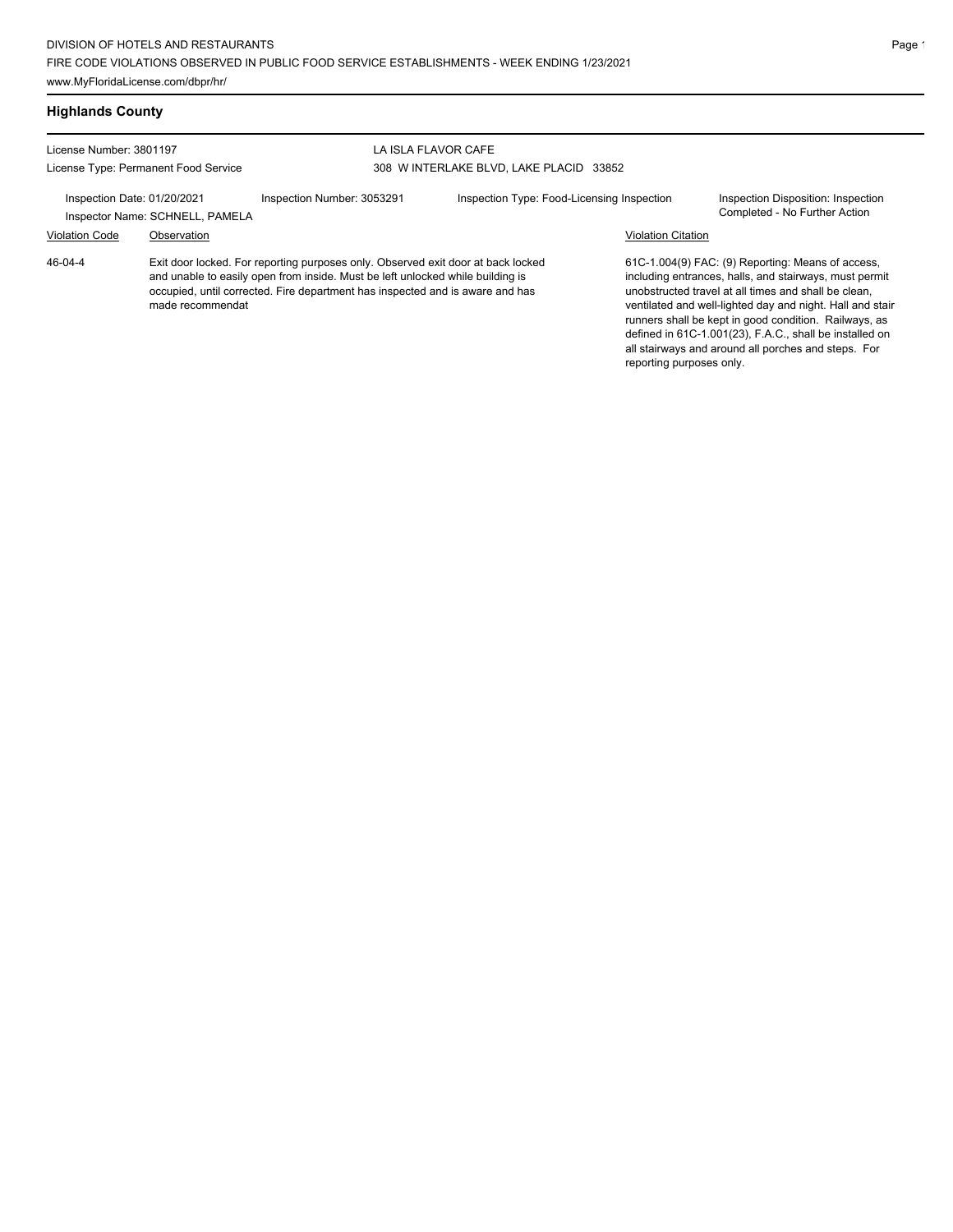### **Marion County**

| License Number: 5202918<br>License Type: Permanent Food Service |                                                                                                                           |                            | THE CRAZY CUCUMBER MARKET STREET<br>4414 SW COLLEGE RD UNIT 1910, OCALA 34474 |                           |                                                                                                                                                                                                                                                                                                                                                                                                                            |
|-----------------------------------------------------------------|---------------------------------------------------------------------------------------------------------------------------|----------------------------|-------------------------------------------------------------------------------|---------------------------|----------------------------------------------------------------------------------------------------------------------------------------------------------------------------------------------------------------------------------------------------------------------------------------------------------------------------------------------------------------------------------------------------------------------------|
| Inspection Date: 01/19/2021                                     | Inspector Name: DRIGGERS, MANDY                                                                                           | Inspection Number: 3060603 | Inspection Type: Routine - Food                                               |                           | Inspection Disposition: Inspection<br>Completed - No Further Action                                                                                                                                                                                                                                                                                                                                                        |
| <b>Violation Code</b>                                           | Observation                                                                                                               |                            |                                                                               | <b>Violation Citation</b> |                                                                                                                                                                                                                                                                                                                                                                                                                            |
| 45-02-4                                                         | Portable fire extinguisher gauge in red zone. For reporting purposes only.<br>Near kitchen entrance. **Repeat Violation** |                            |                                                                               |                           | 509.032(2)(d) FS Reporting: (d) The division, or its<br>agent, shall notify the local firesafety authority or the<br>State Fire Marshal of any readily observable violation of<br>a rule adopted under chapter 633 which relates to public<br>lodging establishments or public food establishments.<br>and the identification of such violation does not require<br>any firesafety inspection certification. For reporting |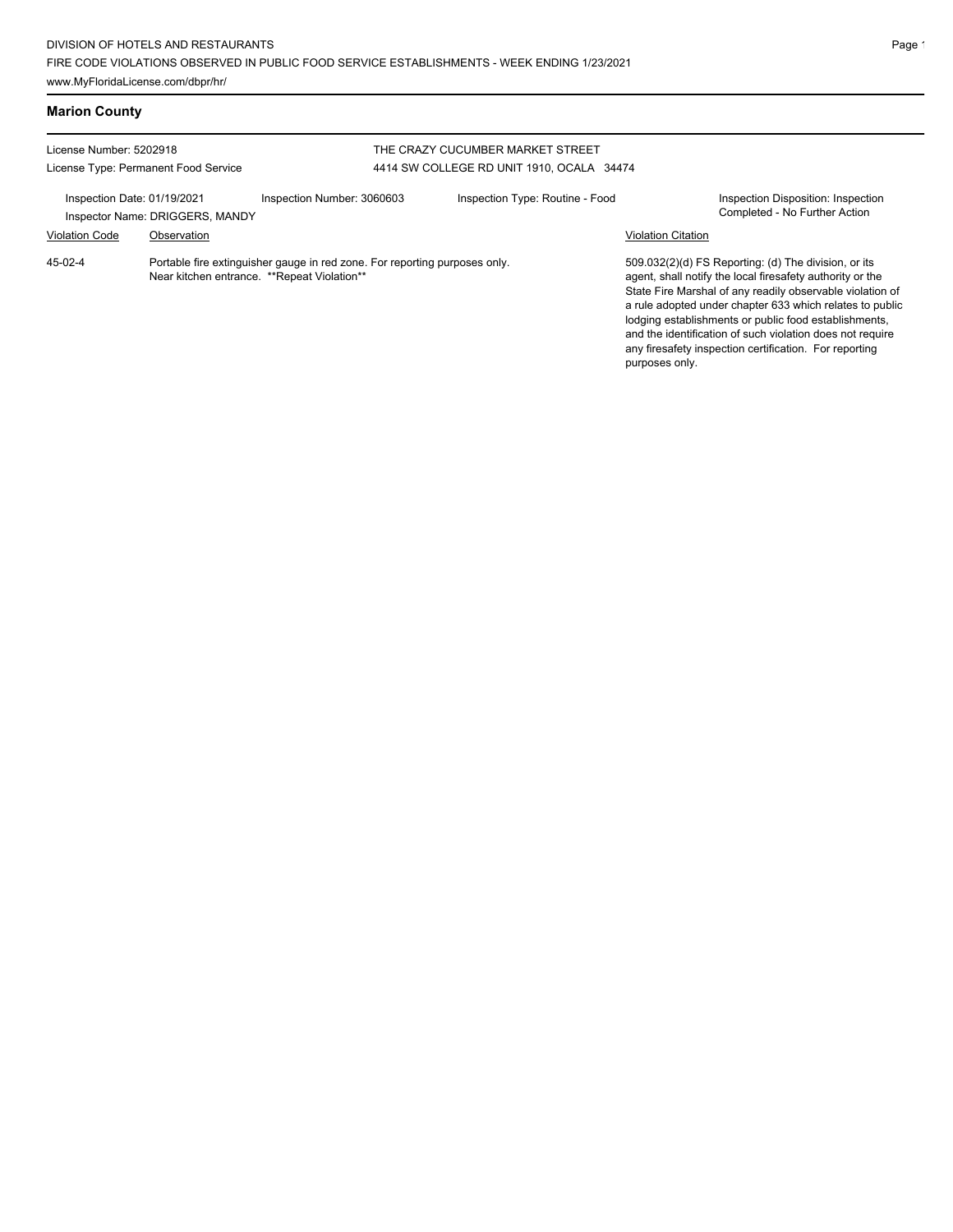## **Nassau County**

| License Number: 5501150                                       |                                      |                                                                                                                                                                                                                    | STATE LINE BARBECUE COMPANY            |                                                                                                                                                                                                                                                                                                                                                                                                                            |                                                                     |  |
|---------------------------------------------------------------|--------------------------------------|--------------------------------------------------------------------------------------------------------------------------------------------------------------------------------------------------------------------|----------------------------------------|----------------------------------------------------------------------------------------------------------------------------------------------------------------------------------------------------------------------------------------------------------------------------------------------------------------------------------------------------------------------------------------------------------------------------|---------------------------------------------------------------------|--|
|                                                               | License Type: Permanent Food Service |                                                                                                                                                                                                                    | 2020 SADLER RD, FERNANDINA BEACH 32034 |                                                                                                                                                                                                                                                                                                                                                                                                                            |                                                                     |  |
| Inspection Date: 01/20/2021<br>Inspector Name: NEVILLE, DAVID |                                      | Inspection Number: 3041042<br>Inspection Type: Routine - Food                                                                                                                                                      |                                        |                                                                                                                                                                                                                                                                                                                                                                                                                            | Inspection Disposition: Inspection<br>Completed - No Further Action |  |
| <b>Violation Code</b>                                         | Observation                          |                                                                                                                                                                                                                    | <b>Violation Citation</b>              |                                                                                                                                                                                                                                                                                                                                                                                                                            |                                                                     |  |
| 48-04-4                                                       | Violation**                          | Propane tank (larger than 2.7 lb. water capacity/1 lb. gas capacity) located inside<br>of the building. For reporting purposes only.<br>Propane tank used to light smoker is stored in back kitchen area. **Repeat | purposes only.                         | 509.032(2)(d) FS Reporting: (d) The division, or its<br>agent, shall notify the local firesafety authority or the<br>State Fire Marshal of any readily observable violation of<br>a rule adopted under chapter 633 which relates to public<br>lodging establishments or public food establishments,<br>and the identification of such violation does not require<br>any firesafety inspection certification. For reporting |                                                                     |  |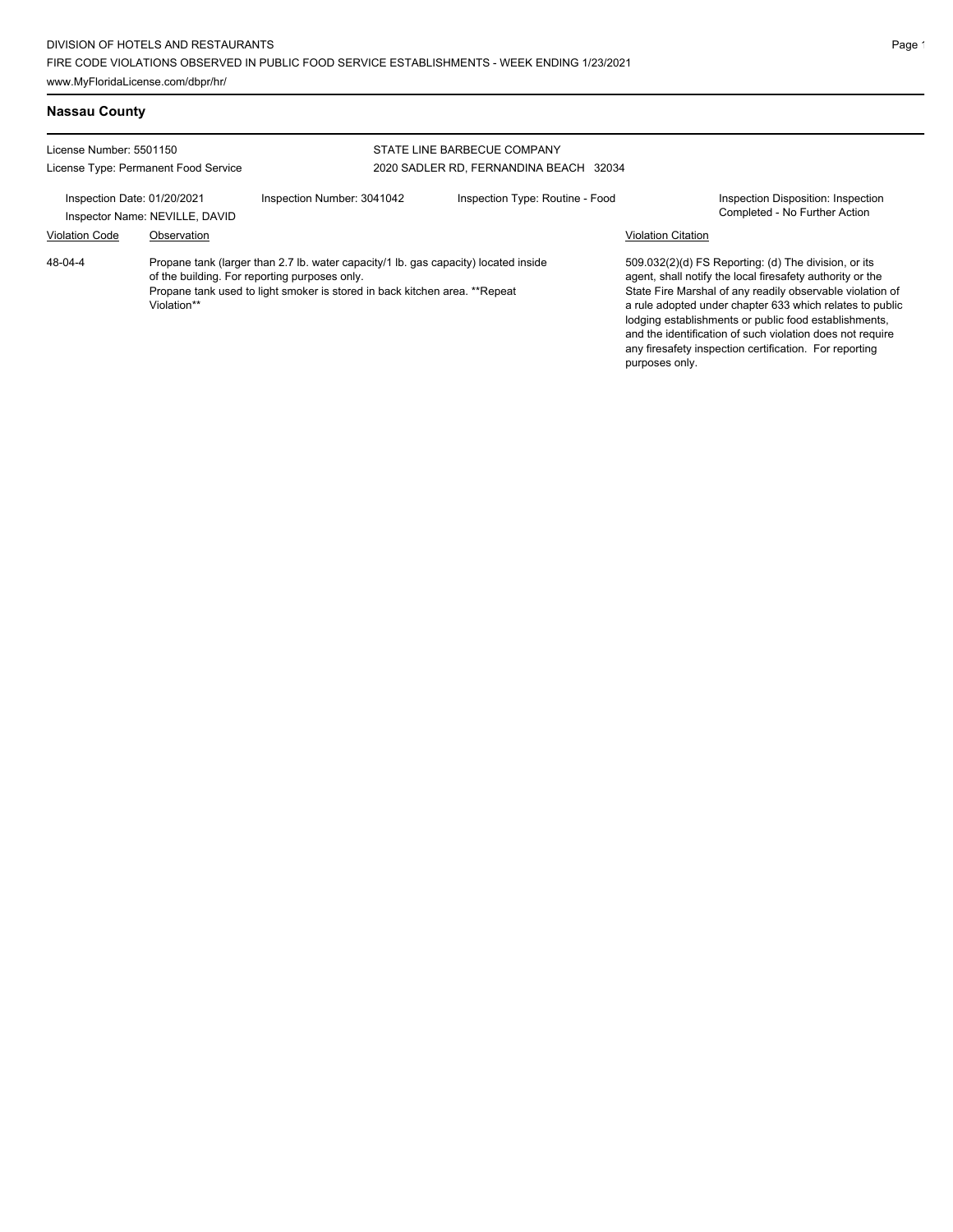# **Palm Beach County**

| License Number: 6013720                                                                                                                                               |                                      |                                                                                                                                                                  | I HOP                                |                                         |                                                                                                                                                                                                                                                                                                                                                                                                                                              |  |  |
|-----------------------------------------------------------------------------------------------------------------------------------------------------------------------|--------------------------------------|------------------------------------------------------------------------------------------------------------------------------------------------------------------|--------------------------------------|-----------------------------------------|----------------------------------------------------------------------------------------------------------------------------------------------------------------------------------------------------------------------------------------------------------------------------------------------------------------------------------------------------------------------------------------------------------------------------------------------|--|--|
|                                                                                                                                                                       | License Type: Permanent Food Service |                                                                                                                                                                  |                                      | 4745 W ATLANTIC AVE, DELRAY BEACH 33445 |                                                                                                                                                                                                                                                                                                                                                                                                                                              |  |  |
| Inspection Date: 01/21/2021                                                                                                                                           | Inspector Name: GOODWIN, NICHOLAS    | Inspection Number: 3033905                                                                                                                                       |                                      | Inspection Type: Routine - Food         | Inspection Disposition: Inspection<br>Completed - No Further Action                                                                                                                                                                                                                                                                                                                                                                          |  |  |
| <b>Violation Code</b>                                                                                                                                                 | Observation                          |                                                                                                                                                                  |                                      |                                         | <b>Violation Citation</b>                                                                                                                                                                                                                                                                                                                                                                                                                    |  |  |
| 45-02-4                                                                                                                                                               |                                      | Portable fire extinguisher gauge in red zone. For reporting purposes only. Fire<br>extinguisher located in kitchen next to hand wash sink and ice cream freezer. |                                      |                                         | 509.032(2)(d) FS Reporting: (d) The division, or its<br>agent, shall notify the local firesafety authority or the<br>State Fire Marshal of any readily observable violation of<br>a rule adopted under chapter 633 which relates to public<br>lodging establishments or public food establishments,<br>and the identification of such violation does not require<br>any firesafety inspection certification. For reporting<br>purposes only. |  |  |
| License Number: 6021514                                                                                                                                               |                                      |                                                                                                                                                                  | THE PARISIAN                         |                                         |                                                                                                                                                                                                                                                                                                                                                                                                                                              |  |  |
|                                                                                                                                                                       | License Type: Permanent Food Service |                                                                                                                                                                  |                                      | 201 N US HWY 1 STE D9, JUPITER 33477    |                                                                                                                                                                                                                                                                                                                                                                                                                                              |  |  |
| Inspection Date: 01/19/2021<br>Inspector Name: ROTONDI, VICTOR                                                                                                        |                                      | Inspection Number: 3057037                                                                                                                                       |                                      | Inspection Type: Routine - Food         | Inspection Disposition: Inspection<br>Completed - No Further Action                                                                                                                                                                                                                                                                                                                                                                          |  |  |
| <b>Violation Code</b>                                                                                                                                                 | Observation                          |                                                                                                                                                                  |                                      |                                         | <b>Violation Citation</b>                                                                                                                                                                                                                                                                                                                                                                                                                    |  |  |
| 48-04-4                                                                                                                                                               |                                      | Propane tank (larger than 2.7 lb. water capacity/1 lb. gas capacity) located inside<br>of the building. For reporting purposes only.                             |                                      |                                         | 509.032(2)(d) FS Reporting: (d) The division, or its<br>agent, shall notify the local firesafety authority or the<br>State Fire Marshal of any readily observable violation of<br>a rule adopted under chapter 633 which relates to public<br>lodging establishments or public food establishments,<br>and the identification of such violation does not require<br>any firesafety inspection certification. For reporting<br>purposes only. |  |  |
| License Number: 6013505                                                                                                                                               |                                      |                                                                                                                                                                  | <b>CAFE ARGENTO</b>                  |                                         |                                                                                                                                                                                                                                                                                                                                                                                                                                              |  |  |
|                                                                                                                                                                       | License Type: Permanent Food Service |                                                                                                                                                                  | 5301 N FEDERAL HWY, BOCA RATON 33487 |                                         |                                                                                                                                                                                                                                                                                                                                                                                                                                              |  |  |
| Inspection Date: 01/19/2021                                                                                                                                           | Inspector Name: GOODWIN, NICHOLAS    | Inspection Number: 3067484                                                                                                                                       |                                      | Inspection Type: Routine - Food         | Inspection Disposition: Inspection<br>Completed - No Further Action                                                                                                                                                                                                                                                                                                                                                                          |  |  |
| <b>Violation Code</b>                                                                                                                                                 | <b>Observation</b>                   |                                                                                                                                                                  |                                      |                                         | <b>Violation Citation</b>                                                                                                                                                                                                                                                                                                                                                                                                                    |  |  |
| 45-02-4                                                                                                                                                               |                                      | Portable fire extinguisher gauge in red zone. For reporting purposes only. Fire<br>extinguisher located in kitchen next to door to front counter                 |                                      |                                         | 509.032(2)(d) FS Reporting: (d) The division, or its<br>agent, shall notify the local firesafety authority or the<br>State Fire Marshal of any readily observable violation of<br>a rule adopted under chapter 633 which relates to public<br>lodging establishments or public food establishments,<br>and the identification of such violation does not require<br>any firesafety inspection certification. For reporting<br>purposes only. |  |  |
| License Number: 6019284                                                                                                                                               |                                      |                                                                                                                                                                  | <b>RENZOS CAFE PIZZERIA</b>          |                                         |                                                                                                                                                                                                                                                                                                                                                                                                                                              |  |  |
| License Type: Permanent Food Service                                                                                                                                  |                                      |                                                                                                                                                                  | 6900 N FEDERAL HWY, BOCA RATON 33487 |                                         |                                                                                                                                                                                                                                                                                                                                                                                                                                              |  |  |
| Inspection Date: 01/19/2021<br>Inspector Name: GOODWIN, NICHOLAS                                                                                                      |                                      | Inspection Number: 3057715                                                                                                                                       | Inspection Type: Routine - Food      |                                         | Inspection Disposition: Inspection<br>Completed - No Further Action                                                                                                                                                                                                                                                                                                                                                                          |  |  |
| <b>Violation Code</b>                                                                                                                                                 | Observation                          |                                                                                                                                                                  |                                      |                                         | <b>Violation Citation</b>                                                                                                                                                                                                                                                                                                                                                                                                                    |  |  |
| 45-04-4<br>Use of cooking equipment producing grease laden vapors/smoke with no hood<br>suppression system installed. Notified Fire AHJ. For reporting purposes only. |                                      |                                                                                                                                                                  |                                      |                                         | 509.032(2)(d) FS Reporting: (d) The division, or its<br>agent, shall notify the local firesafety authority or the<br>State Fire Marshal of any readily observable violation of<br>a rule adopted under chapter 633 which relates to public<br>lodging establishments or public food establishments,<br>and the identification of such violation does not require<br>any firesafety inspection certification. For reporting<br>purposes only. |  |  |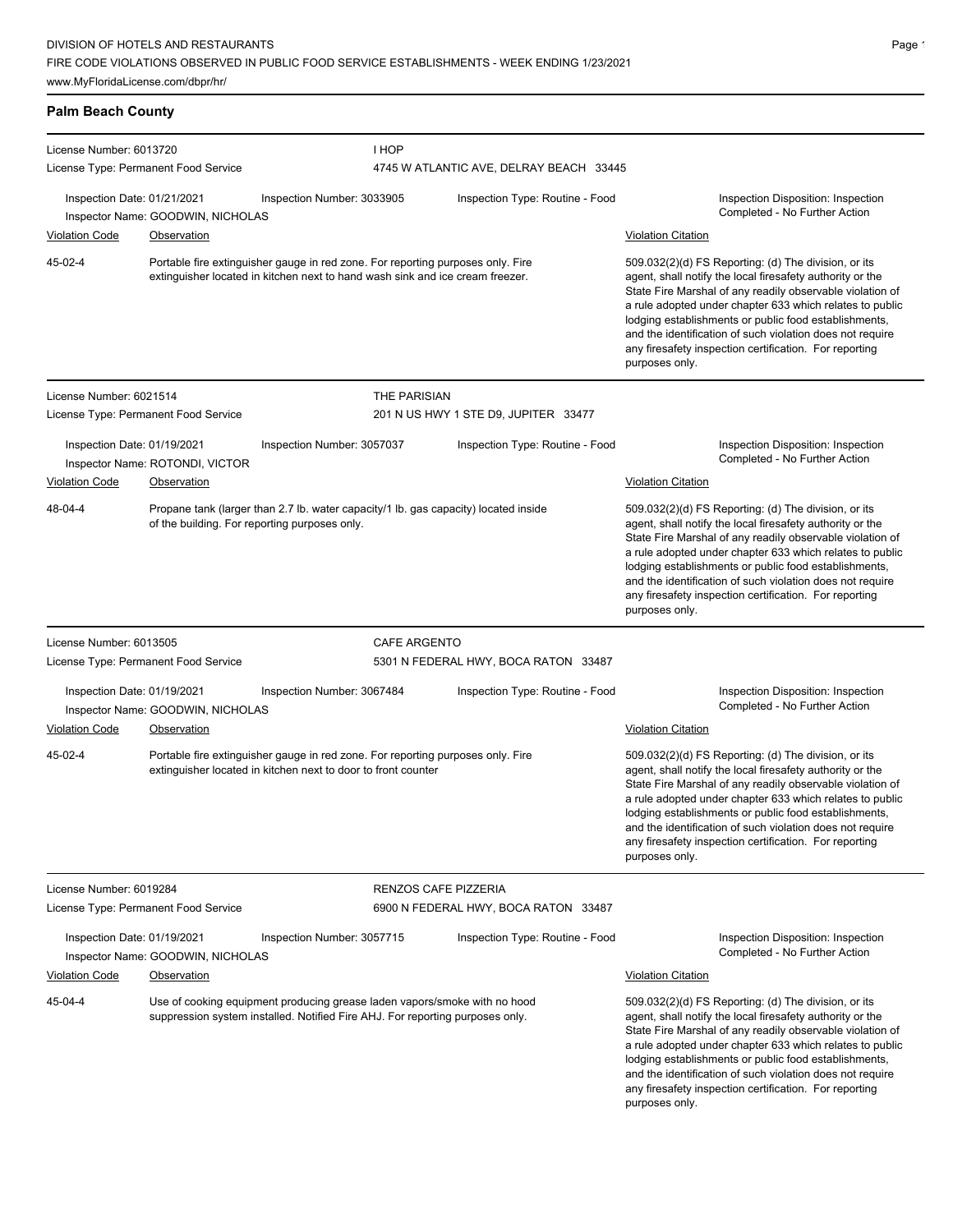### **Pasco County**

| License Number: 6102534                                                                                                | License Type: Permanent Food Service |                                                                                                                                                                  | <b>COURTHOUSE KITCHEN</b><br>7530 LITTLE RD #107, NEW PORT RICHEY 34654 |                                                                                                                                                                                                                                                                                                                                                                                                                            |  |  |  |
|------------------------------------------------------------------------------------------------------------------------|--------------------------------------|------------------------------------------------------------------------------------------------------------------------------------------------------------------|-------------------------------------------------------------------------|----------------------------------------------------------------------------------------------------------------------------------------------------------------------------------------------------------------------------------------------------------------------------------------------------------------------------------------------------------------------------------------------------------------------------|--|--|--|
| Inspection Date: 01/21/2021<br>Inspector Name: TORRACO, MARIANNE                                                       |                                      | Inspection Number: 3005807                                                                                                                                       | Inspection Type: Routine - Food                                         | Inspection Disposition: Inspection<br>Completed - No Further Action                                                                                                                                                                                                                                                                                                                                                        |  |  |  |
| <b>Violation Code</b>                                                                                                  | Observation                          |                                                                                                                                                                  |                                                                         | <b>Violation Citation</b>                                                                                                                                                                                                                                                                                                                                                                                                  |  |  |  |
| 49-04-4                                                                                                                | units.                               | Employee states that she cooks raw burger and raw chicken in stove burner in a<br>pan. There is no hood over stove top or grill. There is grease debris in these |                                                                         | 61C-1.004(6) FAC Reporting: (6) Attics, basements,<br>boiler rooms, meter rooms, laundry rooms, and storage<br>rooms shall be kept clean and free of debris and<br>flammables. For reporting purposes only.                                                                                                                                                                                                                |  |  |  |
| License Number: 6102499                                                                                                |                                      |                                                                                                                                                                  | <b>BEST OF PHILLY</b>                                                   |                                                                                                                                                                                                                                                                                                                                                                                                                            |  |  |  |
|                                                                                                                        | License Type: Permanent Food Service |                                                                                                                                                                  | 13510 US 19, HUDSON 34667                                               |                                                                                                                                                                                                                                                                                                                                                                                                                            |  |  |  |
| Inspection Date: 01/21/2021<br>Inspector Name: DAHL, MICHELE                                                           |                                      | Inspection Number: 3018128                                                                                                                                       | Inspection Type: Routine - Food                                         | Inspection Disposition: Inspection<br>Completed - No Further Action                                                                                                                                                                                                                                                                                                                                                        |  |  |  |
| <b>Violation Code</b><br>Observation                                                                                   |                                      |                                                                                                                                                                  |                                                                         | <b>Violation Citation</b>                                                                                                                                                                                                                                                                                                                                                                                                  |  |  |  |
| 45-02-4<br>Portable fire extinguisher gauge in red zone. For reporting purposes only.<br>Extinguisher at front counter |                                      |                                                                                                                                                                  |                                                                         | 509.032(2)(d) FS Reporting: (d) The division, or its<br>agent, shall notify the local firesafety authority or the<br>State Fire Marshal of any readily observable violation of<br>a rule adopted under chapter 633 which relates to public<br>lodging establishments or public food establishments,<br>and the identification of such violation does not require<br>any firesafety inspection certification. For reporting |  |  |  |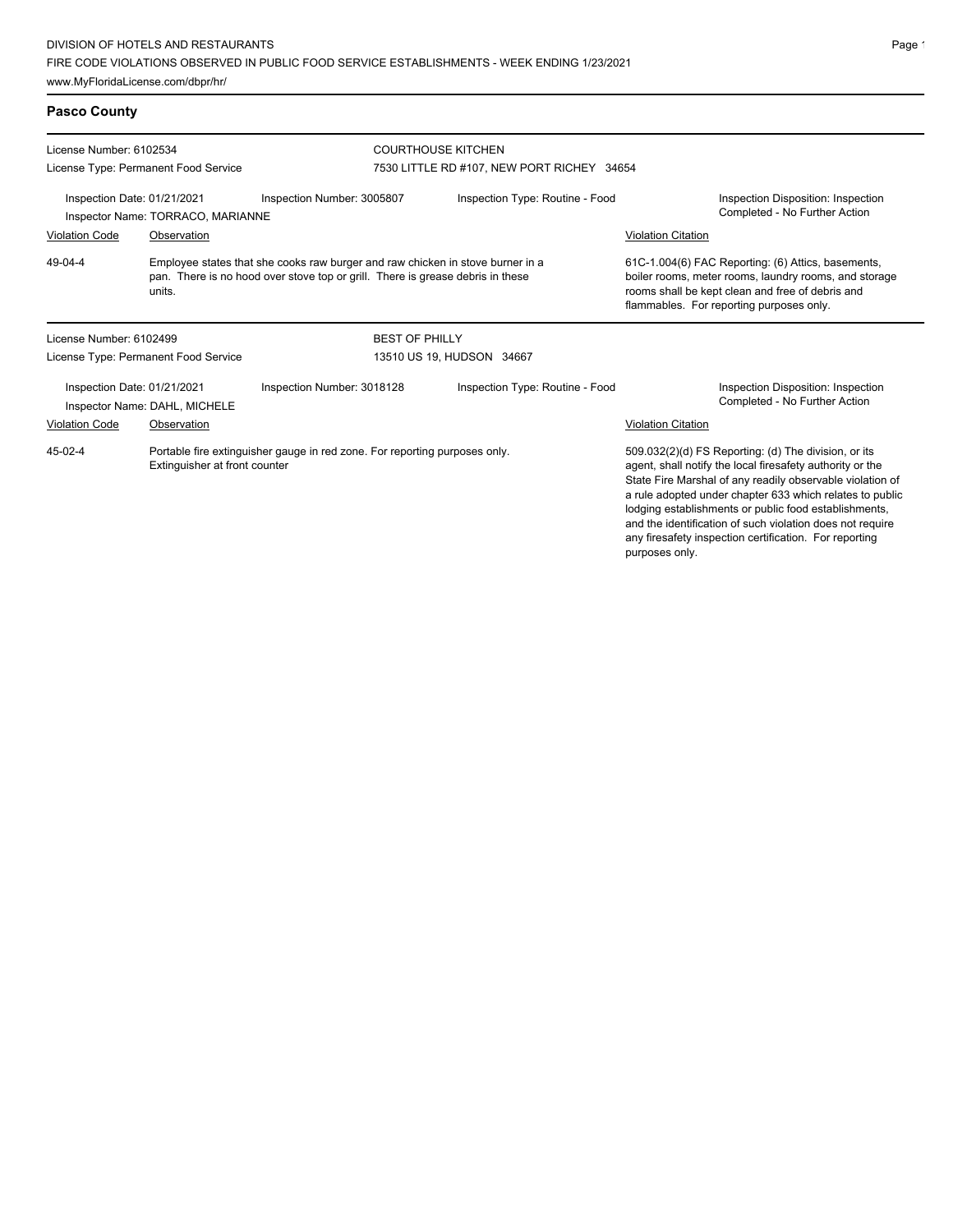### **Pinellas County**

| License Number: 6217553                                                                                                                                                                                                                                     |                                    |                                                                                                                               | <b>CITY'S BISTRO</b>                      |                                                                                                                                                                                                                                                                                                                                                                                                                                                                                                          |  |
|-------------------------------------------------------------------------------------------------------------------------------------------------------------------------------------------------------------------------------------------------------------|------------------------------------|-------------------------------------------------------------------------------------------------------------------------------|-------------------------------------------|----------------------------------------------------------------------------------------------------------------------------------------------------------------------------------------------------------------------------------------------------------------------------------------------------------------------------------------------------------------------------------------------------------------------------------------------------------------------------------------------------------|--|
| License Type: Permanent Food Service                                                                                                                                                                                                                        |                                    |                                                                                                                               | 695 CENTRAL AVE, ST. PETERSBURG 33701     |                                                                                                                                                                                                                                                                                                                                                                                                                                                                                                          |  |
| Inspection Date: 01/21/2021                                                                                                                                                                                                                                 | Inspector Name: VILLEGAS, TATTYANA | Inspection Number: 3046051                                                                                                    | Inspection Type: Routine - Food           | Inspection Disposition: Inspection<br>Completed - No Further Action                                                                                                                                                                                                                                                                                                                                                                                                                                      |  |
| <b>Violation Code</b>                                                                                                                                                                                                                                       | Observation                        |                                                                                                                               |                                           | <b>Violation Citation</b>                                                                                                                                                                                                                                                                                                                                                                                                                                                                                |  |
| 45-04-4<br>Use of cooking equipment producing grease laden vapors/smoke with no hood<br>suppression system installed. Notified Fire AHJ. For reporting purposes only.<br>Panini press to cook chicken and other proteins and flat top. **Repeat Violation** |                                    |                                                                                                                               |                                           | 509.032(2)(d) FS Reporting: (d) The division, or its<br>agent, shall notify the local firesafety authority or the<br>State Fire Marshal of any readily observable violation of<br>a rule adopted under chapter 633 which relates to public<br>lodging establishments or public food establishments,<br>and the identification of such violation does not require<br>any firesafety inspection certification. For reporting<br>purposes only.                                                             |  |
| License Number: 6217238                                                                                                                                                                                                                                     |                                    |                                                                                                                               | <b>PREP KITCHEN</b>                       |                                                                                                                                                                                                                                                                                                                                                                                                                                                                                                          |  |
| License Type: Permanent Food Service                                                                                                                                                                                                                        |                                    |                                                                                                                               | 100 CORONADO DRIVE, CLEARWATER 33767      |                                                                                                                                                                                                                                                                                                                                                                                                                                                                                                          |  |
| Inspection Date: 01/21/2021                                                                                                                                                                                                                                 | Inspector Name: KOUSTIS, TIMOTHY   | Inspection Number: 3056533                                                                                                    | Inspection Type: Routine - Food           | Inspection Disposition: Inspection<br>Completed - No Further Action                                                                                                                                                                                                                                                                                                                                                                                                                                      |  |
| <b>Violation Code</b>                                                                                                                                                                                                                                       | Observation                        |                                                                                                                               |                                           | <b>Violation Citation</b>                                                                                                                                                                                                                                                                                                                                                                                                                                                                                |  |
| 48-01-5                                                                                                                                                                                                                                                     |                                    | boiler certificate available for boiler. For reporting purposes only.<br>FI124576-fI124575-fI124574 all exp 12/4/2020         |                                           | 61C-1.004(9) FAC Reporting: (9) Heating and ventilation<br>- The heating and ventilation system shall be kept in<br>good repair or be installed to maintain a minimum of 68<br>degrees Fahrenheit throughout the building. The<br>insurance inspector is boiler report is required annually<br>for power boilers and high pressure/high temperature<br>boilers and biannually for low pressure steam or vapor<br>heating boilers and shall be posted in the boiler room.<br>For reporting purposes only. |  |
| License Number: 6217239                                                                                                                                                                                                                                     |                                    | <b>OCEAN HAI</b>                                                                                                              |                                           |                                                                                                                                                                                                                                                                                                                                                                                                                                                                                                          |  |
| License Type: Permanent Food Service                                                                                                                                                                                                                        |                                    |                                                                                                                               | 100 CORONADO DR, CLEARWATER 33767         |                                                                                                                                                                                                                                                                                                                                                                                                                                                                                                          |  |
| Inspection Date: 01/21/2021                                                                                                                                                                                                                                 | Inspector Name: KOUSTIS, TIMOTHY   | Inspection Number: 3045109                                                                                                    | Inspection Type: Routine - Food           | Inspection Disposition: Inspection<br>Completed - No Further Action                                                                                                                                                                                                                                                                                                                                                                                                                                      |  |
| <b>Violation Code</b>                                                                                                                                                                                                                                       | Observation                        |                                                                                                                               |                                           | <b>Violation Citation</b>                                                                                                                                                                                                                                                                                                                                                                                                                                                                                |  |
| 48-01-5                                                                                                                                                                                                                                                     |                                    | boiler certificate expired available for boiler. For reporting purposes only.<br>FI124576-fI124575-fI124574 all exp 12/4/2020 |                                           | 61C-1.004(9) FAC Reporting: (9) Heating and ventilation<br>- The heating and ventilation system shall be kept in<br>good repair or be installed to maintain a minimum of 68<br>degrees Fahrenheit throughout the building. The<br>insurance inspector is boiler report is required annually<br>for power boilers and high pressure/high temperature<br>boilers and biannually for low pressure steam or vapor<br>heating boilers and shall be posted in the boiler room.<br>For reporting purposes only. |  |
| License Number: 6214805                                                                                                                                                                                                                                     |                                    |                                                                                                                               | ESPOSITO PIZZA VINO AND MORE              |                                                                                                                                                                                                                                                                                                                                                                                                                                                                                                          |  |
| License Type: Permanent Food Service                                                                                                                                                                                                                        |                                    |                                                                                                                               | 191 ORANGE ST UNIT 403, PALM HARBOR 34683 |                                                                                                                                                                                                                                                                                                                                                                                                                                                                                                          |  |
| Inspection Date: 01/19/2021<br>Inspector Name: PIATT, PAUL                                                                                                                                                                                                  |                                    | Inspection Number: 3033086                                                                                                    | Inspection Type: Routine - Food           | Inspection Disposition: Warning<br>Issued                                                                                                                                                                                                                                                                                                                                                                                                                                                                |  |
| <b>Violation Code</b>                                                                                                                                                                                                                                       | <b>Observation</b>                 |                                                                                                                               |                                           | <b>Violation Citation</b>                                                                                                                                                                                                                                                                                                                                                                                                                                                                                |  |
| 46-04-4                                                                                                                                                                                                                                                     |                                    | Exit door locked. For reporting purposes only. Unlocked **Corrected On-Site**                                                 |                                           | 61C-1.004(9) FAC: (9) Reporting: Means of access,<br>including entrances, halls, and stairways, must permit<br>unobstructed travel at all times and shall be clean,<br>ventilated and well-lighted day and night. Hall and stair<br>runners shall be kept in good condition. Railways, as<br>defined in 61C-1.001(23), F.A.C., shall be installed on<br>all stairways and around all porches and steps. For<br>reporting purposes only.                                                                  |  |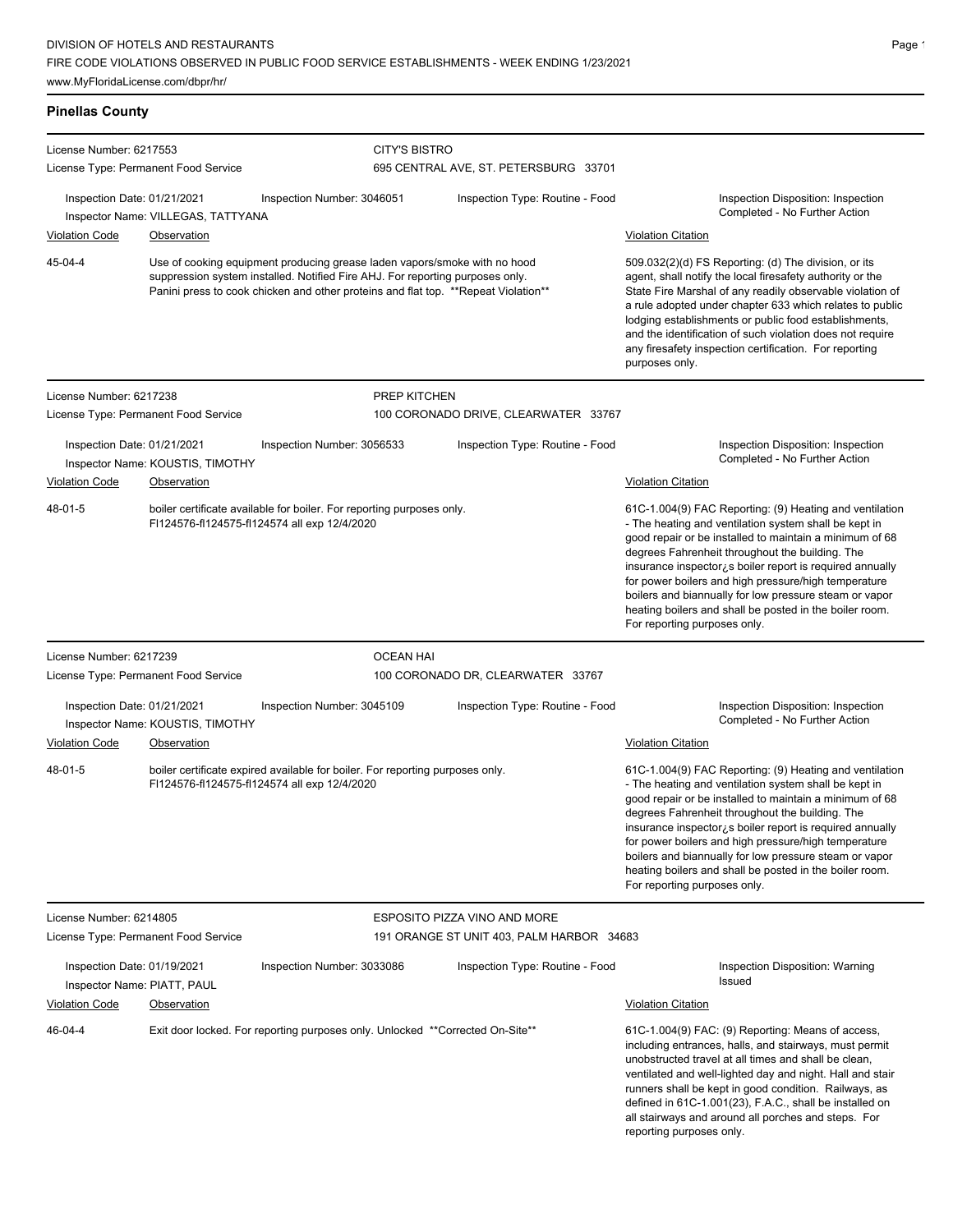### **Polk County**

| License Number: 6305665<br>License Type: Permanent Food Service |                               |                                                                                                                                          | RED LOBSTER #6207<br>230 CYPRESS GARDENS BLVD, WINTER HAVEN 33880 |                                 |                           |                                                                                                                                                                                                                                                                                                                                                     |
|-----------------------------------------------------------------|-------------------------------|------------------------------------------------------------------------------------------------------------------------------------------|-------------------------------------------------------------------|---------------------------------|---------------------------|-----------------------------------------------------------------------------------------------------------------------------------------------------------------------------------------------------------------------------------------------------------------------------------------------------------------------------------------------------|
| Inspection Date: 01/19/2021                                     | Inspector Name: WHITE, CHERYL | Inspection Number: 3042645                                                                                                               |                                                                   | Inspection Type: Routine - Food |                           | Inspection Disposition: Inspection<br>Completed - No Further Action                                                                                                                                                                                                                                                                                 |
| <b>Violation Code</b>                                           | Observation                   |                                                                                                                                          |                                                                   |                                 | <b>Violation Citation</b> |                                                                                                                                                                                                                                                                                                                                                     |
| 48-01-5                                                         |                               | No current insurance inspector boiler report or boiler certificate available for boiler.<br>For reporting purposes only. Expired 3/14/20 |                                                                   |                                 |                           | 61C-1.004(9) FAC Reporting: (9) Heating and ventilation<br>- The heating and ventilation system shall be kept in<br>good repair or be installed to maintain a minimum of 68<br>degrees Fahrenheit throughout the building. The<br>insurance inspector, s boiler report is required annually<br>for nower boilers and bigh pressure/bigh temperature |

for power boilers and high pressure/high temperature boilers and biannually for low pressure steam or vapor heating boilers and shall be posted in the boiler room. For reporting purposes only.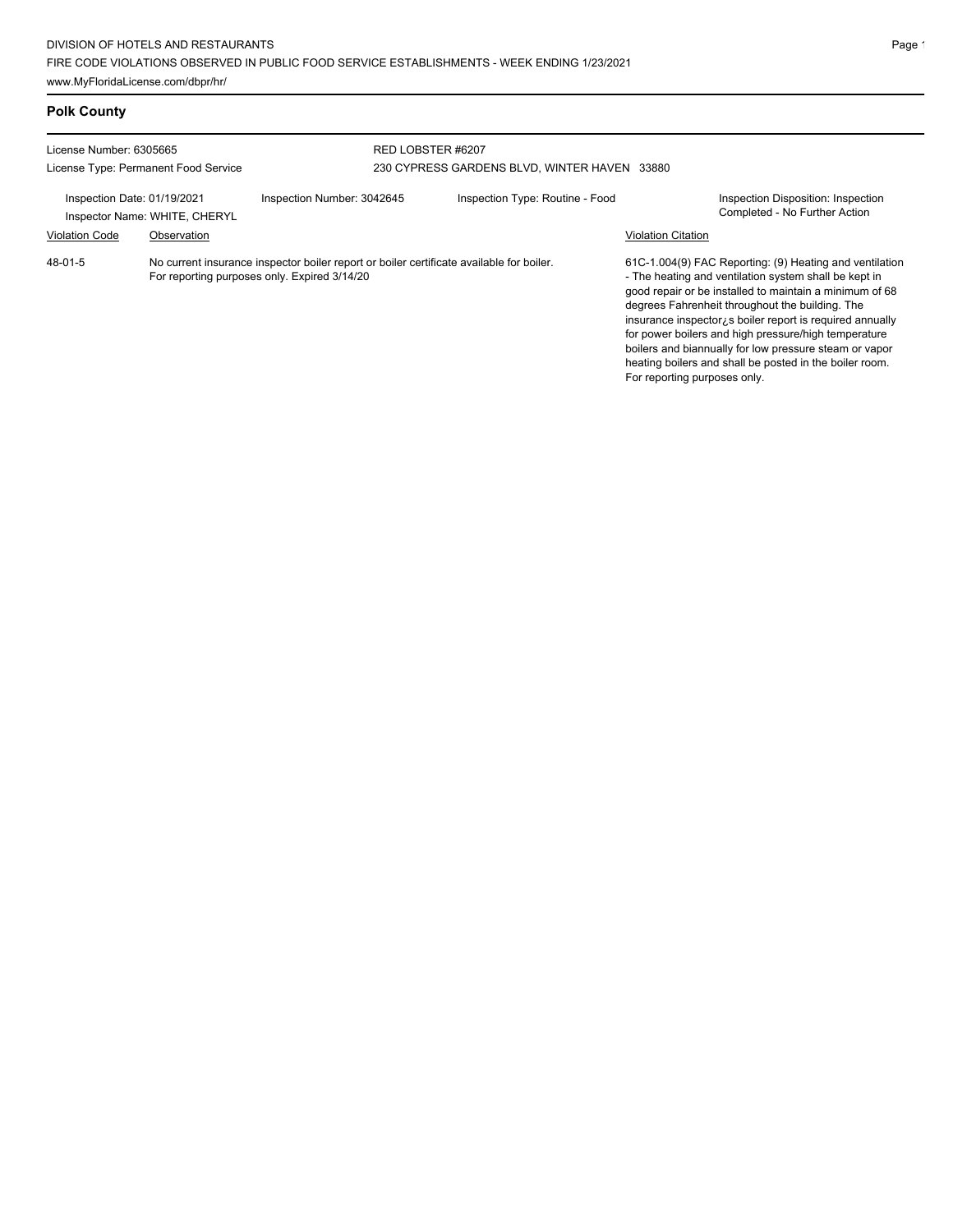### **Sarasota County**

| License Number: 6805737<br>License Type: Permanent Food Service  |             |                                                                                                                                         | CASSARIANO UTC<br>243 N CATTLEMEN RD UNIT 80, SARASOTA 34243 |                           |                                                                                                                                                                                                                                                                                                                                                                                                                            |  |
|------------------------------------------------------------------|-------------|-----------------------------------------------------------------------------------------------------------------------------------------|--------------------------------------------------------------|---------------------------|----------------------------------------------------------------------------------------------------------------------------------------------------------------------------------------------------------------------------------------------------------------------------------------------------------------------------------------------------------------------------------------------------------------------------|--|
| Inspection Date: 01/20/2021<br>Inspector Name: CARMASSI, BRADLEY |             | Inspection Number: 3039329                                                                                                              | Inspection Type: Routine - Food                              |                           | Inspection Disposition: Inspection<br>Completed - No Further Action                                                                                                                                                                                                                                                                                                                                                        |  |
| <b>Violation Code</b>                                            | Observation |                                                                                                                                         |                                                              | <b>Violation Citation</b> |                                                                                                                                                                                                                                                                                                                                                                                                                            |  |
| 45-02-4                                                          |             | Portable fire extinguisher gauge in red zone. For reporting purposes only.<br>Observed at top of stairs to office. **Repeat Violation** |                                                              | purposes only.            | 509.032(2)(d) FS Reporting: (d) The division, or its<br>agent, shall notify the local firesafety authority or the<br>State Fire Marshal of any readily observable violation of<br>a rule adopted under chapter 633 which relates to public<br>lodging establishments or public food establishments,<br>and the identification of such violation does not require<br>any firesafety inspection certification. For reporting |  |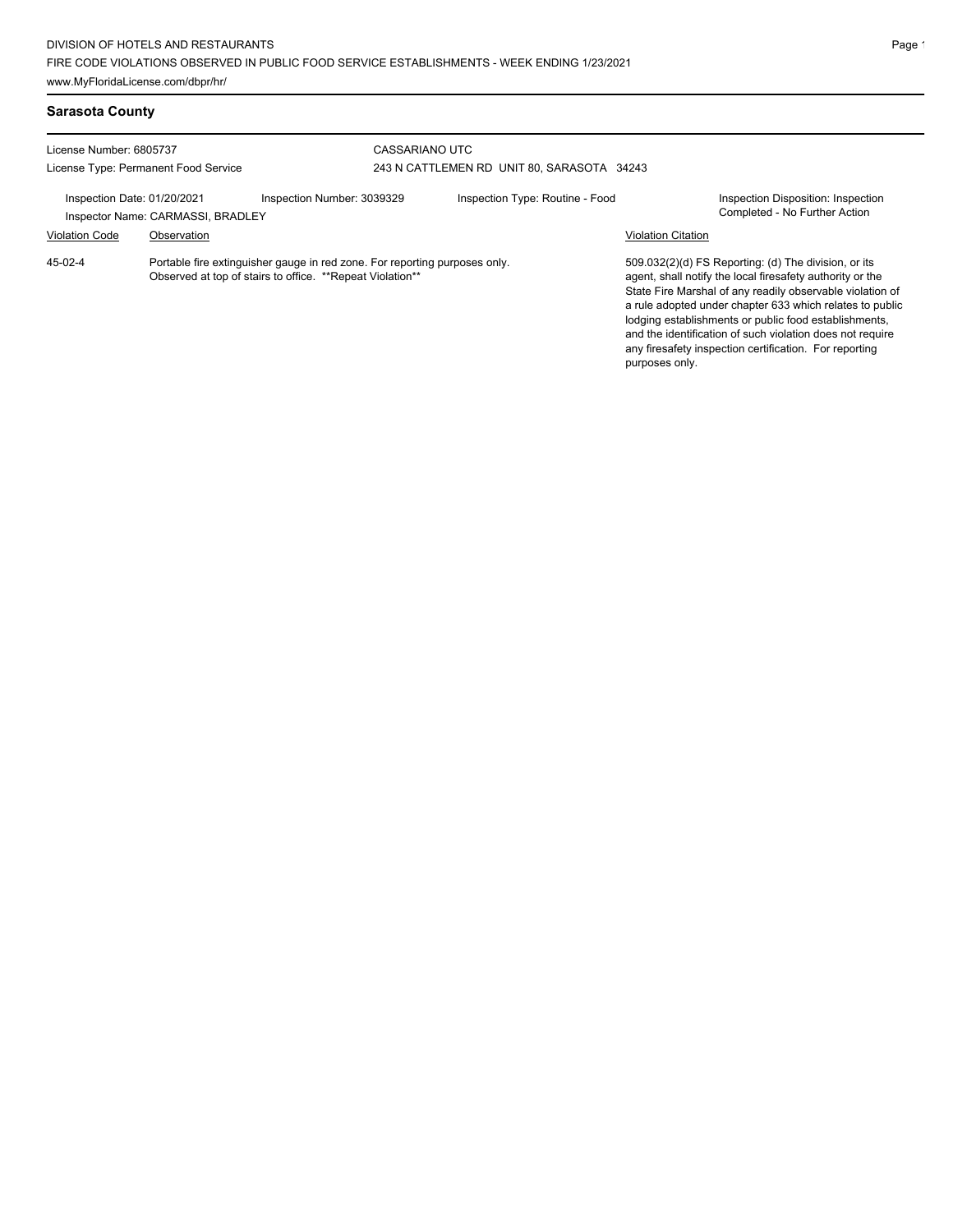### **Seminole County**

| License Number: 6902808<br>License Type: Permanent Food Service   |             |                                                                                                                                                           | TUSCAWILLA COUNTRY CLUB- CLUB HOUSE<br>1500 WINTER SPRINGS BLVD, WINTER SPRINGS 32708 |                           |                                                                                                                                                                                                             |
|-------------------------------------------------------------------|-------------|-----------------------------------------------------------------------------------------------------------------------------------------------------------|---------------------------------------------------------------------------------------|---------------------------|-------------------------------------------------------------------------------------------------------------------------------------------------------------------------------------------------------------|
| Inspection Date: 01/20/2021<br>Inspector Name: THORNCROFT, ROBERT |             | Inspection Number: 3061391                                                                                                                                | Inspection Type: Routine - Food                                                       | <b>Violation Citation</b> | Inspection Disposition: Inspection<br>Completed - No Further Action                                                                                                                                         |
| <b>Violation Code</b><br>$49-03-4$                                | Observation | Flammables stored/debris present in hot water tank room. For reporting purposes<br>only. Charcoal lighter fluid present in the room of a gas water heater |                                                                                       |                           | 61C-1.004(6) FAC Reporting: (6) Attics, basements,<br>boiler rooms, meter rooms, laundry rooms, and storage<br>rooms shall be kept clean and free of debris and<br>flammables. For reporting purposes only. |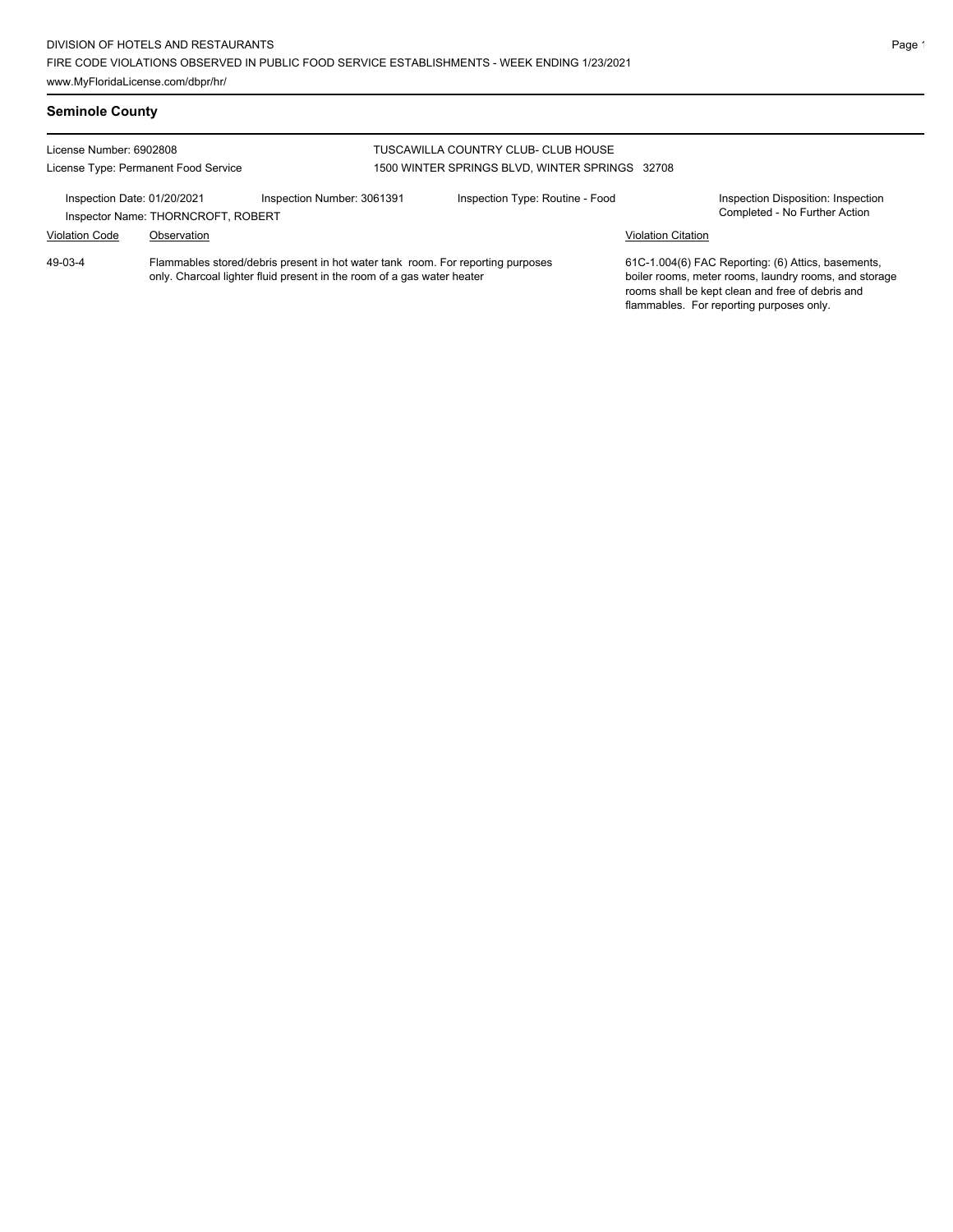### **St. Lucie County**

| License Number: 6650466<br>License Type: Mobile Food Dispensing Vehicle                    |             |  | PICANTE COCINA<br>1661 SW TAURUS LN. PORT ST LUCIE 34984 |                                                                                                                                                                                                                                                                                                                                                                                                                            |  |  |  |
|--------------------------------------------------------------------------------------------|-------------|--|----------------------------------------------------------|----------------------------------------------------------------------------------------------------------------------------------------------------------------------------------------------------------------------------------------------------------------------------------------------------------------------------------------------------------------------------------------------------------------------------|--|--|--|
| Inspection Number: 1232291<br>Inspection Date: 01/16/2021<br>Inspector Name: HYNES, MONICA |             |  | Inspection Type: Food-Licensing Inspection               | Inspection Disposition: Inspection<br>Completed - No Further Action                                                                                                                                                                                                                                                                                                                                                        |  |  |  |
| <b>Violation Code</b>                                                                      | Observation |  |                                                          | <b>Violation Citation</b>                                                                                                                                                                                                                                                                                                                                                                                                  |  |  |  |
| $45 - 01 - 4$<br>No portable fire extinguisher present. For reporting purposes only.       |             |  |                                                          | 509.032(2)(d) FS Reporting: (d) The division, or its<br>agent, shall notify the local firesafety authority or the<br>State Fire Marshal of any readily observable violation of<br>a rule adopted under chapter 633 which relates to public<br>lodging establishments or public food establishments.<br>and the identification of such violation does not require<br>any firesafety inspection certification. For reporting |  |  |  |